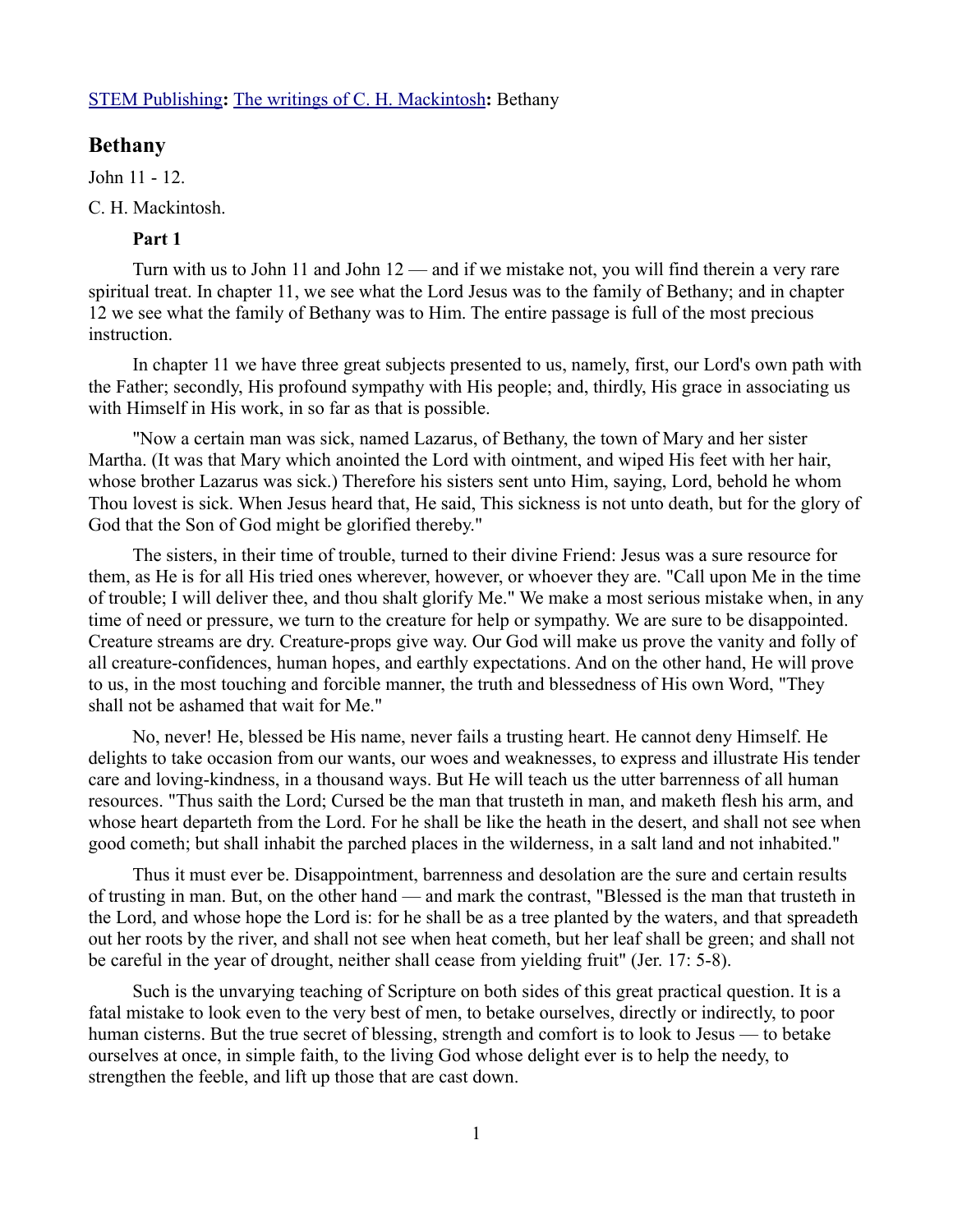Hence, the sisters of Bethany did the right thing, when in the hour of need and pressure they turned to Jesus. He was both able and willing to help them: yet that blessed One did not at once respond to their call. He did not see fit at once to fly to their relief, much as He loved them. He fully entered into their sorrow and anxiety. He took it all in and measured it perfectly. He was thoroughly with them in it. There was no lack of sympathy, as we shall see in the sequel. Yet He paused; and the enemy might cast in all sorts of suggestions; and their own hearts might conceive all sorts of reasonings. It might seem as though "The Master" had forgotten them. Perhaps their loving Lord and Friend was changed toward them. Something may have occurred to bring a cloud between them. We all know how the poor heart reasons and tortures itself at such times. But there is a divine remedy for all the heart's reasonings, and a triumphant answer to all the enemy's dark and horrible suggestions. What is it? Unshaken confidence in the eternal stability of the love of Christ.

Here lies the true secret of the whole matter. Let nothing shake your confidence in the unalterable love of your Lord. Come what may — let the furnace be ever so hot; let the waters be ever so deep; let the shadows be ever so dark; let the path be ever so rough; let the pressure be ever so great — still hold fast your confidence in the perfect love and sympathy of the One who has proved His love by going down into the dust of death — down under the dark and heavy billows and waves of the wrath of God, in order to save your soul from everlasting burnings. Be not afraid to trust Him fully — to commit yourself, without a shadow of reserve or misgiving, to Him. Do not measure His love by your circumstances. If you do, you must, of necessity, reach a false conclusion. Judge not according to the outward appearance. Never reason from your surroundings. Get to the heart of Christ, and reason out from that blessed centre. Never interpret His love by your circumstances; but always interpret your circumstances by His love. Let the beams of His everlasting favour shine upon your darkest surroundings, and then you will be able to answer every infidel thought, no matter whence it comes. Judge not the Lord by feeble sense, But trust Him for His grace: Behind a frowning providence He hides a smiling face.

It is a grand thing to be able, ever to vindicate God; even if we can do nothing more, to stand as a monument of His unfailing faithfulness to all who put their trust in Him. What though the horizon around be dark and depressing — though the heavy clouds gather and the storm rage, God is faithful, and will not suffer us to be tempted above that we are able; but will, with the temptation, make a way of escape, that we may be able to bear it.

Besides, we must not measure divine love by the mode of its manifestation. We are all prone to do so; but it is a great mistake. The love of God clothes itself in varied forms, and not infrequently the form seems to us, in our shallowness and short-sightedness, mysterious and incomprehensible. But, if only we wait patiently and in artless confidence, divine light will shine upon the dispensation of divine providence, and our hearts shall be filled with wonder, love, and praise.

We leave it to Himself,

To choose and to command:

With wonder filled, we soon shall see

How wise, how strong, His hand.

We comprehend Him not;

Yet earth and heaven tell,

God sits as Sovereign on the throne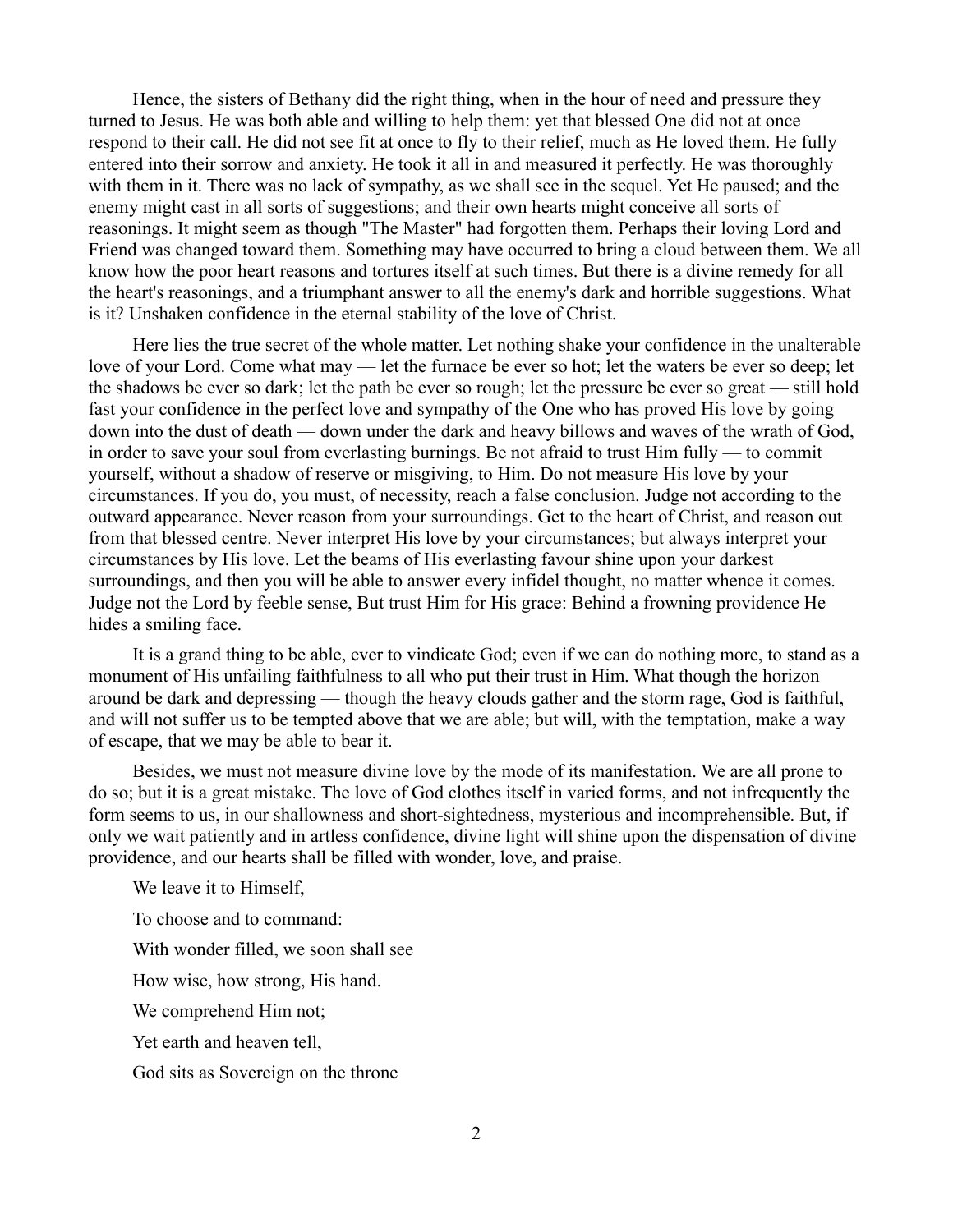And ruleth all things well.

God's thoughts are not as our thoughts; nor His ways as our ways; nor His love as our love, If we hear of a friend in distress or difficulty of any kind, our first impulse is to fly to his help and relieve him of his trial, if possible. But this might be a great mistake. In place of rendering help, it might be doing serious mischief. We might actually be running athwart the purpose of God, and taking our friend out of a position in which divine government had placed him for his ultimate and permanent profit. The love of God is a wise and faithful love. It abounds toward us in all wisdom and prudence.

We, on the contrary, make the gravest mistakes, even when most sincerely desiring to do what is right and good. We are not competent to take in all the bearings of things, or scan the windings and workings of providence, or weigh the ultimate results of the divine dealings. Hence, the urgent need of waiting much on God; and, above all things, of holding fast our confidence in His unchanging, unfailing, unerring love. He will make all plain. He will bring light out of darkness, life out of death, victory out of seeming defeat. He will cause the deepest and darkest distress to yield the very richest harvest of blessing. He will make all things work together for good.

But He is never in a hurry. He has His own wise ends in view, and He will reach them in His own time and way; and, moreover, out of what may seem to us to be a dark, tangled, inexplicable maze of providence, light will spring forth and fill our souls with praise and adoration.

The foregoing line of thought may help us to understand and appreciate our Lord's bearing towards the sisters of Bethany on hearing of their trouble. He felt there was much more involved in the case than the mere matter of relieving those whom He, nevertheless, deeply loved. The glory of God had to be considered. Hence, He says, "This sickness is not unto death, but for the glory of God, that the Son of God might be glorified thereby." He saw in this case an occasion for the display of the divine glory, and not merely for the exhibition of personal affection, however deep and real that might be — and with Him, surely, it was both deep and real, for we read, "Jesus loved Martha and her sister and Lazarus."

But, in the judgement of our blessed and adorable Lord, the glory of God took precedence of every other consideration. Neither personal affection nor personal fear had the smallest sway over His movements. He was ruled, in all things, by the glory of God. From the manger to the cross, in life and in death, in all His words, and all His works, and all His ways, His devoted heart was set, with firm and unalterable purpose, upon the glory of God. Hence, though it might be a good thing to relieve a friend in distress, it was far better and higher to glorify God; and we may be sure, that the beloved family of Bethany sustained no loss by a delay which only made room for the brighter out-shining of the divine glory.

Let us all remember this in seasons of trial and pressure. It is an all-important point, and when fully apprehended, will prove a very deep and blessed source of consolation. It will help us marvellously to bear up under sickness, pain, death, bereavement, sorrow, and poverty. How blessed to be able to stand beside the sick bed of a friend and say, "This sickness is not unto death, but for the glory of God!" And this is faith's privilege. Yea, not only in the sick chamber, but by the open grave, the true believer may see the beams of the divine glory shining forth over all.

No doubt the sceptic might cavil at the statement that "The sickness is not unto death." He might object and reason and argue on the ground of the apparent fact that Lazarus did die. But faith reasons not from appearances: it bring God in, and there finds a divine solution for all difficulties. Such is the moral elevation — the reality of a life of faith. It sees God above and beyond all circumstances. It reasons from God downward — not from circumstances upward. Sickness and death are nothing in the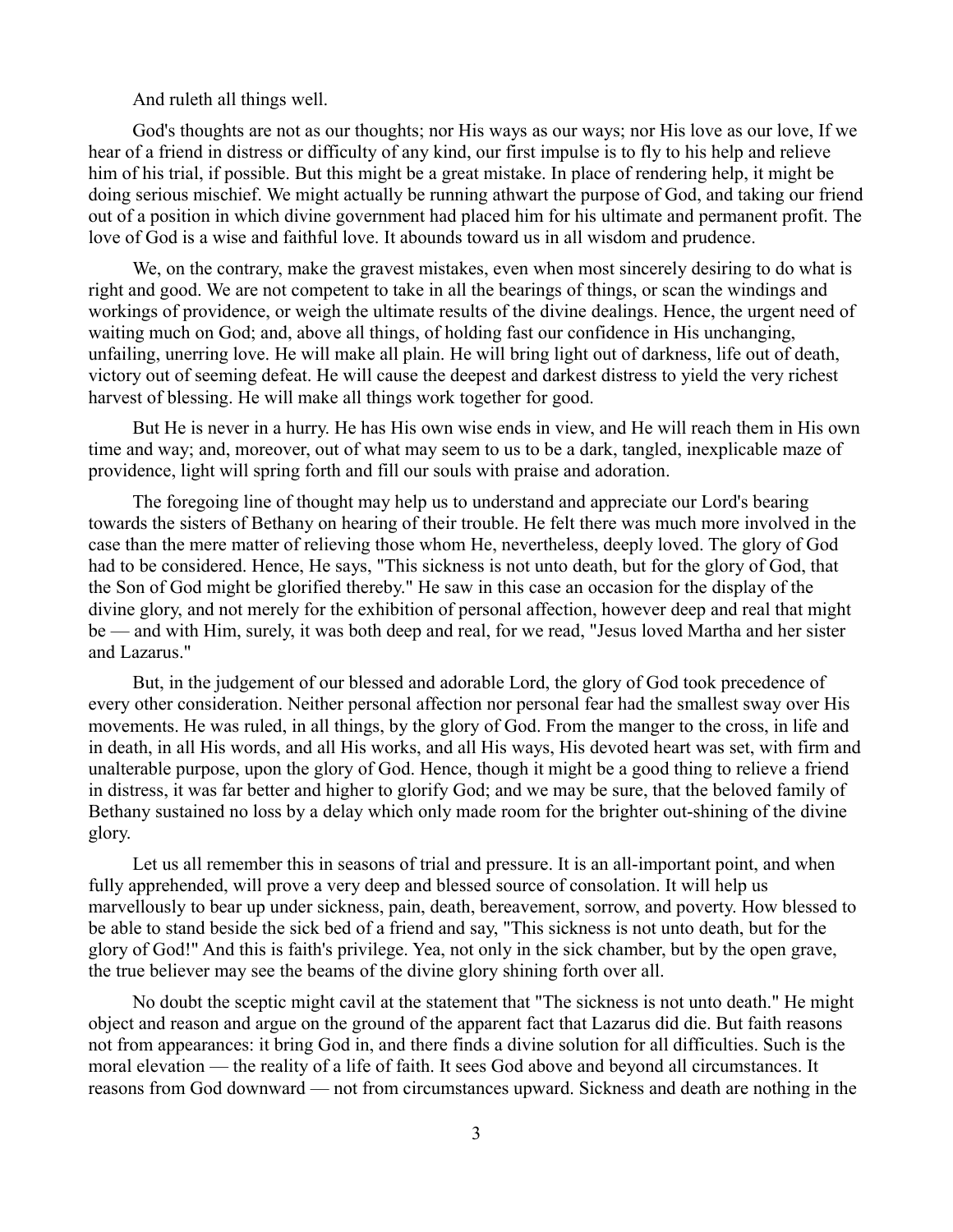presence of divine power. All difficulties disappear from the pathway of faith. They are, as Joshua and Caleb assured their unbelieving brethren, simply bread for the true believer.

Nor is this all. Faith can wait God's time, knowing that His time is the best. It staggers not, even though He may seem to linger. It rests with calmness in the assurance of His unchanging love and unerring wisdom. It fills the heart with the sweetest confidence that if there be delay — if the relief be not sent all at once — it is all for the best, inasmuch as "all things work together for good to them that love God," and all must in the long run redound to the glory of God. Faith enables its happy possessor to vindicate God amid the greatest pressure, and to know and confess that divine love always does the very best for its object.

# Part 2

It gives great rest to the heart to know that the One who has undertaken for us, in all our weakness, our need, and the exigencies of our path from first to last, has first of all secured, in every respect, the glory of God. That was His primary object in all things. In the work of redemption, and in all our history, the glory of God has the first place in the heart of that blessed One with whom we have to do. At all cost to Himself He vindicated and maintained the divine glory. To that end He gave up everything. He laid aside His own glory, humbled, emptied Himself. He surrendered Himself and yielded up His life, in order to lay the imperishable foundation of that glory which now fills all Heaven — and shall soon cover the earth, and shine through the wide universe for ever.

The knowledge and abiding sense of this must give profound repose to the spirit in reference to everything that concerns us, whether it be the salvation of the soul, the forgiveness of sins, or the needs for the daily path. All that could possibly be a matter of exercise to us, for time or for eternity, has been provided for, all secured on the selfsame basis that sustains the divine glory. We are saved and provided for; but the salvation and provision — all praise to our glorious Saviour and Provider! — are inseparably bound up with the glory of God. In all that our Lord Jesus Christ has done for us, in all that He is doing, in all that He will do, the glory of God is fully maintained.

And, further, we may add that in our trials, difficulties, sorrows, and exercises, if instant relief be not afforded, we have to remember there is some deep reason connected with the glory of God and our real good, why the desired relief is withheld. In seasons of pressure we are apt to think only of the one thing, namely, relief. But there is very much more than this to be considered. We should think of the glory of God. We should seek to know His object in putting us under the pressure. We should earnestly desire that His end might be gained, and His glory promoted. This would be for our fullest and deepest blessing, while the relief which we so eagerly desire might be the worst thing we could get. We must always remember that, through the marvellous grace of God, His glory and our true blessing are so inseparably bound up together, that when the former is maintained, the latter must be perfectly secured.

This is a most precious consideration, and one eminently calculated to sustain the heart in all seasons of affliction. All things must ultimately redound to the glory of God, and "all things work together for good to those that love God, to them who are the called according to His purpose." It may not, perhaps, be so easy to see this when the pressure is upon us. When anxiously watching by the sickbed of a beloved friend; or when treading the chamber of sorrow; or when laid on a bed of pain and languishing ourselves; or when overwhelmed by sudden tidings of the loss of our earthly all: under such circumstances it may not be so easy to see the glory of God maintained, and our blessing secured; but faith can see it for all that; and as for "blind unbelief," it is always "sure to err."

If those beloved sisters of Bethany had judged by the sight of their eyes, they would have been sorely tried during those weary days and nights spent at the bedside of their much loved brother. And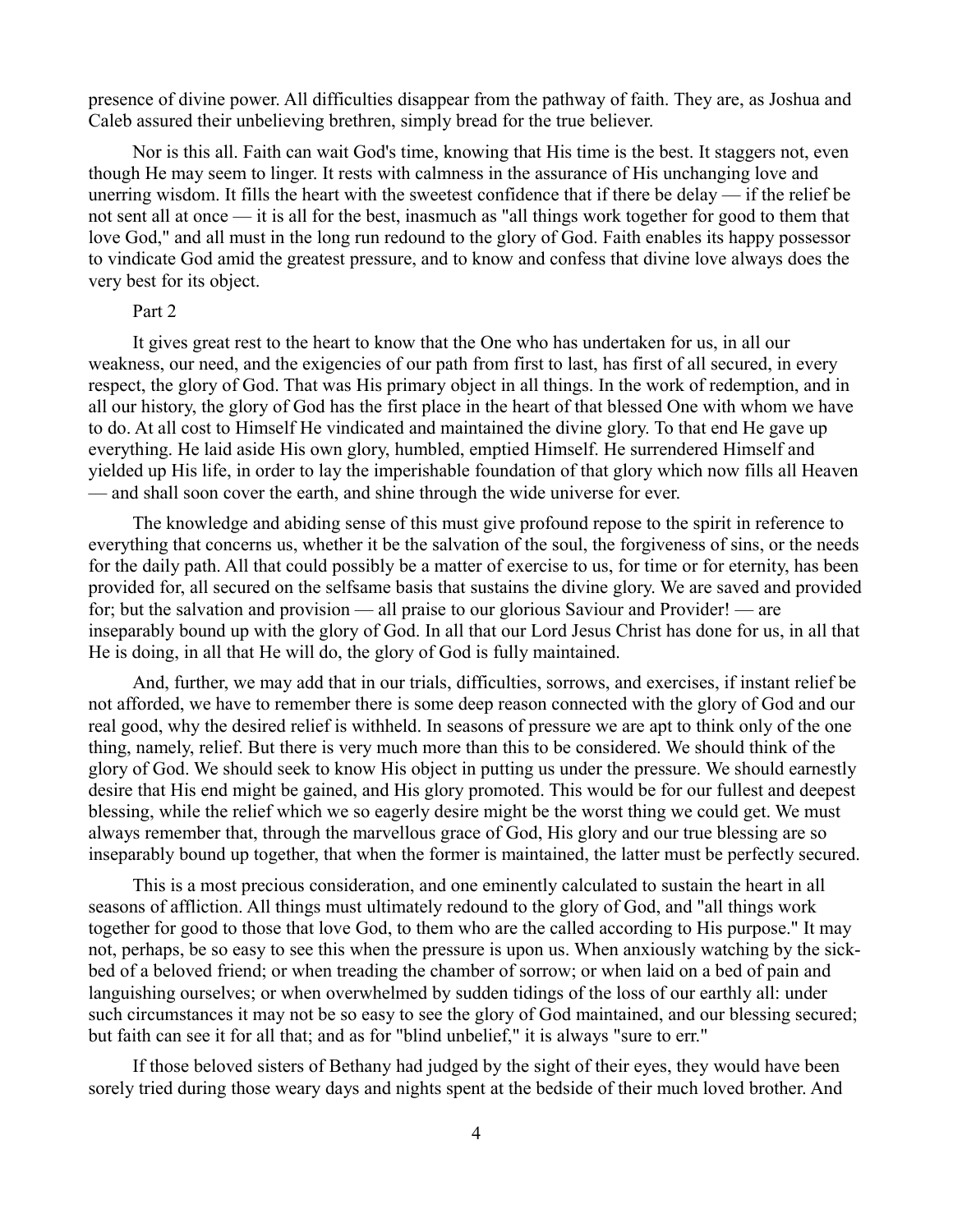not only so, but when the terrible moment arrived, and they were called to witness the closing scene, many dark reasonings might have sprung up in their crushed and desolate hearts.

But Jesus was looking on. His heart was with them. He was watching the whole process, and that, too, from the very highest standpoint — the glory of God. He took in the entire scene, in all its bearings, its influences and its issues. He felt for those afflicted sisters — felt with them — felt as only a perfect human heart could feel. Though absent in person, He was with them in spirit, as they travelled through the deep waters. His loving heart perfectly entered into all their sorrow, and He only waited for "God's due time" to come to their aid, and light up the darkness of death and the grave with the bright beams of resurrection glory.

"When He had heard that Lazarus was sick, He abode two days still in the same place where He was." Things were allowed to take their course as we say; death was allowed to enter the much loved dwelling; but all this was for the glory of God. The enemy might seem to have it all his own way, but it was only in appearance; in reality death itself was but preparing a platform on which the glory of God was to be displayed. "This sickness is not unto death, but for the glory of God, that the Son of God might be glorified thereby."

Such, then, was the path of our blessed Lord — His path with the Father. His every step, His every act, His every utterance, had direct reference to the claims of the Father's glory. Much as He loved the family of Bethany, His personal affection led Him not into the scene of their sorrow till the moment was come for the display of the divine glory, and then no personal fear could keep Him away. "Then after that He saith to His disciples, Let us go into Judea again. His disciples say unto Him, Master, the Jews of late sought to stone Thee, and goest Thou thither again? Jesus answered, Are there not twelve hours in the day? If any man walk in the day, he stumbleth not, because he seeth the light of this world. But if a man walk in the night he stumbleth, because there is no light in him."

Thus that blessed One walked, in the full blaze of the glory of God. His springs of action were all divine — all heavenly. He was a perfect stranger to all the motives and objects of the men of this world, who are stumbling along in the thick moral darkness that enwraps them — whose motives are all selfish, whose objects are earthly and sensual. He never did a single thing to please Himself. His Father's will, His Father's glory, ruled Him in all things. The stirrings of deep personal affection took Him not to Bethany, and no personal fear could keep Him away. In all He did, and in all He did not do, He found His motive in the glory of God.

Precious Saviour! teach us to walk in Thy heavenly footsteps! Give us to drink more into Thy spirit! This, truly, is what we need. We are so sadly prone to self-seeking and self-pleasing, even when apparently doing right things and ostensibly engaging in the Lord's work. We run hither and thither, do this and that, travel and preach and write, and all the while we may be pleasing ourselves, and not really seeking to do the will of God and promote His glory. May we study more profoundly our divine Exemplar! May He be ever before our hearts as the One to whom we are predestinated to be conformed! Thank God for the sweet and soul-sustaining assurance that we shall be like Him, for we shall see Him as He is. It is but a little while and we shall be done forever with all that now hinders our progress and interrupts our communion. Till then may the blessed Spirit work in our hearts, and keep us so occupied with Christ, so feeding by faith on His preciousness, that our practical ways may be a more living expression of Himself, and that we may bring forth more abundantly the fruits of righteousness which are by Jesus Christ to the glory and praise of God.

### Part 3

We may now meditate for a few moments on the deeply interesting theme of Christ's sympathy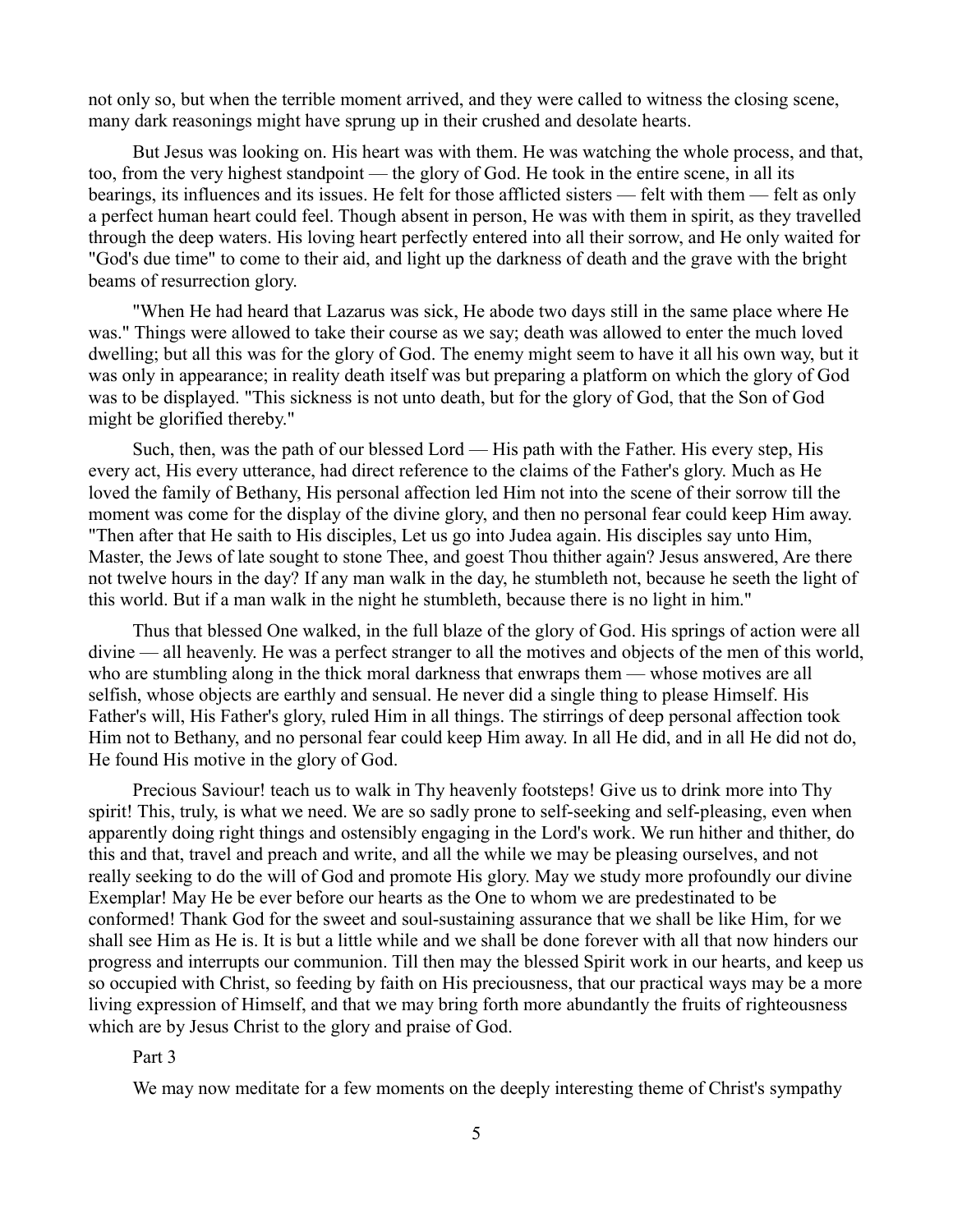with His people, so touchingly illustrated in His dealings with the beloved family of Bethany. He allowed them to go through the exercise, to wade through the deep waters, to be thoroughly tested, in order that "the trial of their faith, being much more precious than of gold that perisheth, though it be tried with fire, might be found unto praise and honour and glory. Looked at from nature's standpoint, it might seem as though all hope was gone and every ray of light faded away from the horizon. Lazarus was dead and buried. All was over. And yet the Lord had said, "This sickness is not unto death." How was this? What could He mean?

Thus nature might reason; but we must not listen to the reasonings of nature, which are sure to carry us down into the regions of the shadow of death. We must listen to the voice of Jesus; we must harken to His living, cheering, strengthening, encouraging accents. In this way we shall be able to vindicate and glorify God, not only at the sick-bed, but in the chamber of death, and at the very grave itself. Death is not death if Christ be there. The grave itself is but the sphere in which the glory of God shines out in all its power. It is when all that belongs to the creature is gone from the scene — when the platform is thoroughly cleared of all that is merely of man, it is then that the beams of the divine glory can be seen in all their brightness. It is when all is gone, or seems to be, that Christ can come in and fill the scene.

This is a grand point for the soul to get hold of and understand. It is only faith that can really enter into it. We are all so terribly prone to lean on some creature-prop, to sit beside some creaturestream, to trust in an arm of flesh, to cling to what we can see, to rest in the palpable and tangible. "The things that are seen and temporal" have ofttimes more weight with us than "the things which are unseen and eternal." Hence it is our ever-faithful Lord sees it right and good to sweep away our creature-props, and dry up our creature-streams, in order that we may lean on Himself, the eternal Rock of our salvation, and find all our springs in Himself, the living and exhaustless Fountain of all blessing. He is jealous of our love and confidence, and He will clear the scene of everything that might divide our hearts with Himself. He knows it is for our souls' full blessing to be wholly cast upon Himself, and hence He seeks to purify our hearts from every hateful idol.

And should we not praise Him for all this? Yes, truly; and not only so, but we should welcome whatever means He is pleased to use for the accomplishment of His wise and gracious end, even though, to nature's view, it may seem harsh and severe. He may often have to say to us as He said to Peter, "What I do thou knowest not now, but thou shalt know hereafter."

Yes, beloved reader, by and by we shall know and appreciate all His dealings. We shall look back upon the whole course from the light of His own blessed presence, and see and own that "the very heaviest stroke of His hand was the very strongest expression of His love at the time." Martha and Mary might wonder why death had been allowed to enter their dwelling. Doubtless they looked day after day, hour after hour, moment after moment, for their beloved Friend to enter; but instead of that He kept away, and death entered, and all seemed gone.

Why was this? Let Himself reply. "These things said He: and after that He saith unto them, Our friend Lazarus sleepeth." What touching affection! What gracious intimacy! What a tender linking of Himself with the family of Bethany on the one hand, and His disciples on the other! "Our friend Lazarus sleepeth." It was but a gentle sleep. Death is not death in the presence of the Prince of life. The grave is but a sleeping place. "I go, that I may awake him out of sleep." Such words could not have been uttered had Lazarus been raised from a sick-bed. "Man's extremity is God's opportunity"; and we can see without difficulty that the grave afforded God a far better opportunity than a sick-bed.

This, then, was the reason why Jesus kept away from His beloved friends. He waited for the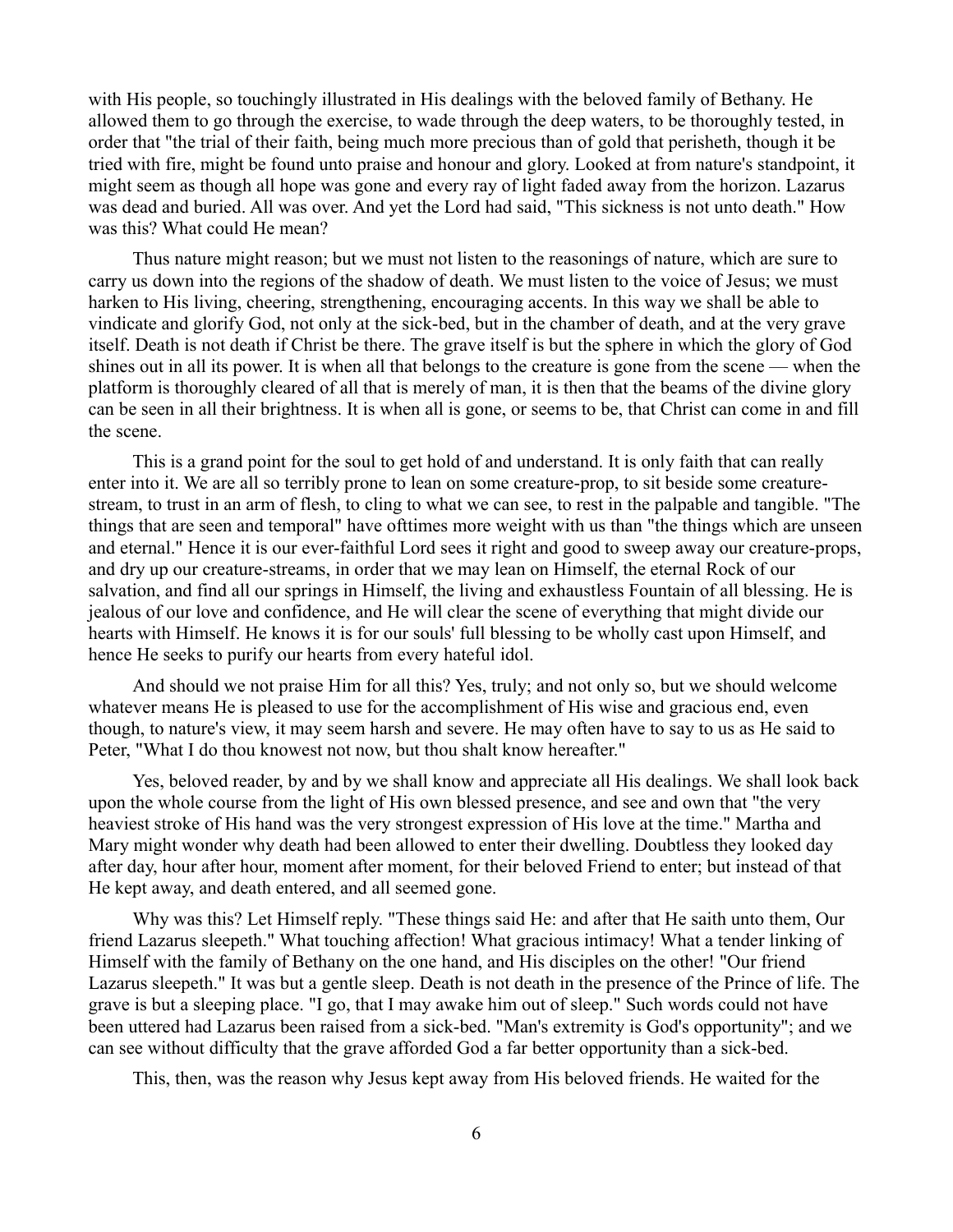fitting moment, and that moment was when Lazarus had lain in the grave four days already; when every human hope had vanished; when all human agency was powerless and valueless. "I go" — not to raise him from a sick-bed, but "that I may awake him out of sleep." The platform was cleared of the creature in order that the glory of God might shine out in all its brightness.

And is it not well to have the scene thus cleared of the creature? is it not a mercy — not in disguise, as some people say, but a plain, positive, palpable mercy — to have every human prop gone? Faith says, "Yes" — unhesitatingly and emphatically. Nature says, "No!" The poor heart craves something of the creature to lean upon, something that the eye can see. But faith — that most precious, priceless, divinely-wrought principle — find its true sphere in being called to lean absolutely and abidingly upon the living God.

But it must be a real thing. It is of little use talking about faith if the heart be a stranger to its power. Mere profession is perfectly worthless. God deals in moral realities. "What doth it profit, my brethren, though a man say he have faith?" He does not say, "What doth it profit though a man have faith?" Blessed be God, those who through grace have it, know that it profits much every way. By faith the sinner is brought in living relationship with God, is justified, and lives unto Him.

Faith glorifies God as nothing else can. It lifts the soul above the depressing influences of things seen and temporal. It tranquillises the spirit in a most blessed manner. It enlarges the heart, by leading us out of our own narrow circle of personal interests, Sympathies, cares and burdens, and connecting us livingly with the eternal, exhaustless spring of goodness. It works by love, and draws us out in gracious activity toward every object of need, but especially toward those who are of the household of faith.

It is faith alone that can move along the path where Jesus leads. To mere nature that path is dreadful. It is rough, dark, and lonely. Even those who surrounded our blessed Lord on the occasion of the death of Lazarus seemed wholly unable to comprehend His thoughts or follow intelligently in His footsteps. When He said, "Let us go into Judea again," they could think only of the Jews stoning Him. When He said, "I go, that I may awake him out of sleep," they replied, "If he sleep, he shall do well." When He spoke of his death, they thought that He had spoken of taking rest in sleep. When "He said unto them plainly, "Lazarus is dead: and I am glad for your sakes that I was not there, to the intent that ye may believe," poor unbelieving nature, speaking through the lips of Thomas Didymus, said, "Let us also go, that we may die with Him."

In a word, we see total inability to take in the true bearing of the case, as viewed from a divine standpoint. Nature sees nothing but death and darkness, where faith basks in the sunlight of the divine presence. "Let us also go, that we may die with Him." Alas, was this all that even a disciple had to say? How absurd are the conclusions of unbelief! Let us go with the Prince of life, that — what? "we may die with Him"! What blindness even while attached to the Lord! Should not Thomas have said: "Let us go, that we may behold His glory; that we may see His marvellous doings in the very region of the shadow of death; that we may share in His triumphs; that we may shout, at the very gates of the grave, our hallelujahs to His deathless name?"

### Part 4

We have already noticed the three prominent subjects presented to us in John 11, namely, our Lord's own path with the Father; secondly, His profound sympathy with us; thirdly, His grace in linking us with Himself, in so far as that is possible, in all His blessed work. He ever walked with God, in calm, unbroken communion. He walked in the most implicit obedience to the will of God, and was ruled in all things by His glory. He walked in the day, and stumbled not. The will of God was the light in which the perfect workman ever carried on His work. He found His only motive for action in the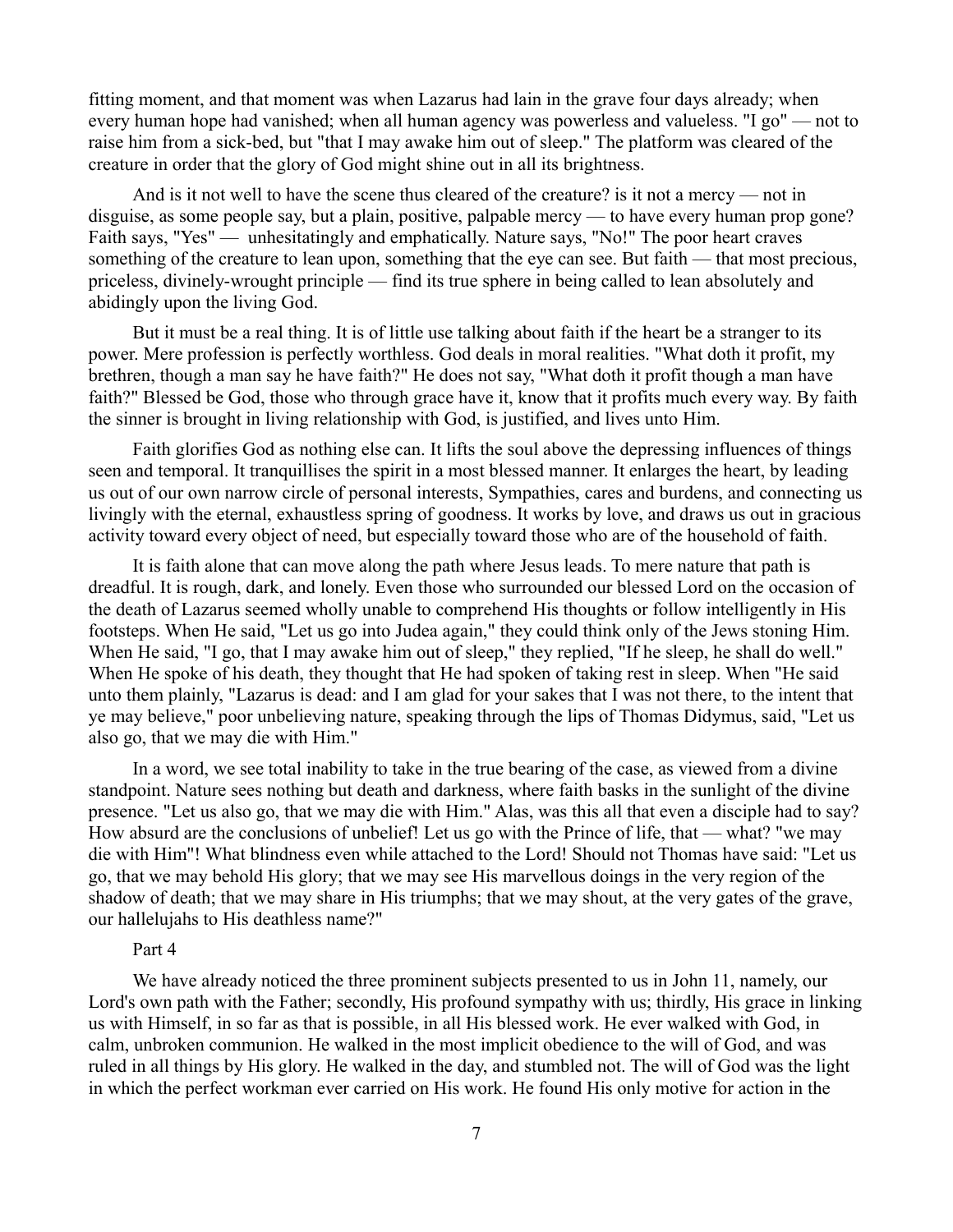divine will — His only object in the divine glory. He came down from Heaven, not to do His own will, but the will of the Father, in which He ever found His meat and drink.

But His great, loving heart flowed out in perfect sympathy with human sorrow. This we see attested in the most touching manner as He moved, in company with the afflicted sisters, to the tomb of their brother. If any question had arisen in their hearts during the season of trial, in the absence of their Lord, it was abundantly answered, yea, we may add, completely demolished, by the manifestation of His deep and tender affection as He moved toward the spot where the beams of the divine glory were so soon to shine out over the dreary region of death.

We do not here dwell upon the interesting interview between the two sisters and their beloved Lord, so full of teaching, so illustrative of His perfect mode of dealing with His people in their varied measures of intelligence and communion. We pass at once to the inspired statement in verse 33 of our chapter. "When Jesus therefore saw her weeping, and the Jews also weeping which came with her, He groaned in the spirit, and was troubled, and said, Where have ye laid him? They said unto Him, Lord, come and see. Jesus wept."

How wonderful! The Son of God groaned and wept. Let us never forget it. He, though God over all, blessed forever; though the Resurrection and the Life; though the Quickener of the dead; though the Conqueror of the grave; though on His way to deliver the body of His friend from the grasp of the enemy — sample of what He will soon do for all who belong to Him — yet, so perfectly did He enter into human sorrow, and take in all the terrible consequences of sin, all the misery and desolation of this sin-stricken world, that He groaned and wept! And those tears and groans emanated from the depths of a perfect human heart that felt as only a perfect human heart could feel — felt according to God — for every form of human sorrow and misery. Though perfectly exempt, in His own divine person, from sin and all its consequences — yea, because exempt — He could in perfect grace enter into it all and make it His own as only He could do.

"Jesus wept"! Wondrous, significant fact! He wept not for Himself, but for others. He wept with them. Mary wept. The Jews wept. All this is easily grasped and understood. But that Jesus should weep reveals a mystery which we cannot fathom. It was divine compassion weeping through human eyes over the desolation which sin had caused in this poor world, weeping in sympathy with those whose hearts had been crushed by the inexorable hand of death.

Let all who are in sorrow remember this. Jesus is the same yesterday, to-day, and forever. His circumstances are changed, but His heart is not. His position is different, but His sympathy is the same. "We have not a high priest that can not be touched with the feeling of our infirmities, but was in all points tempted like as we are, apart from sin." There is a perfect human heart on the throne of the Majesty of the heavens, and that heart sympathises with us in all our sorrows, in all our trials, in all our infirmities, in all our pressure and exercise. He perfectly enters into it all. Yea, He gives Himself to each one of His beloved members here upon earth as though He had only that one to look after.

How sweet and soothing to think of this! It is worth having a sorrow to be allowed to taste the preciousness of Christ's sympathy. The sisters of Bethany might say, "Lord, if Thou hadst been here, my brother had not died." But if their brother had not died, they would not have seen Jesus weeping, or heard His deep groan of sympathy with them in their sorrow. And who would not say that it is better to have the sympathy of His heart with us in our sorrow than the power of His hand in keeping or taking us out of it? Was it not much better, much higher, much more blessed, for the three witnesses in Dan. 3 to have the Son of God walking with them in the furnace than to have escaped the furnace by the power of His hand? Unquestionably.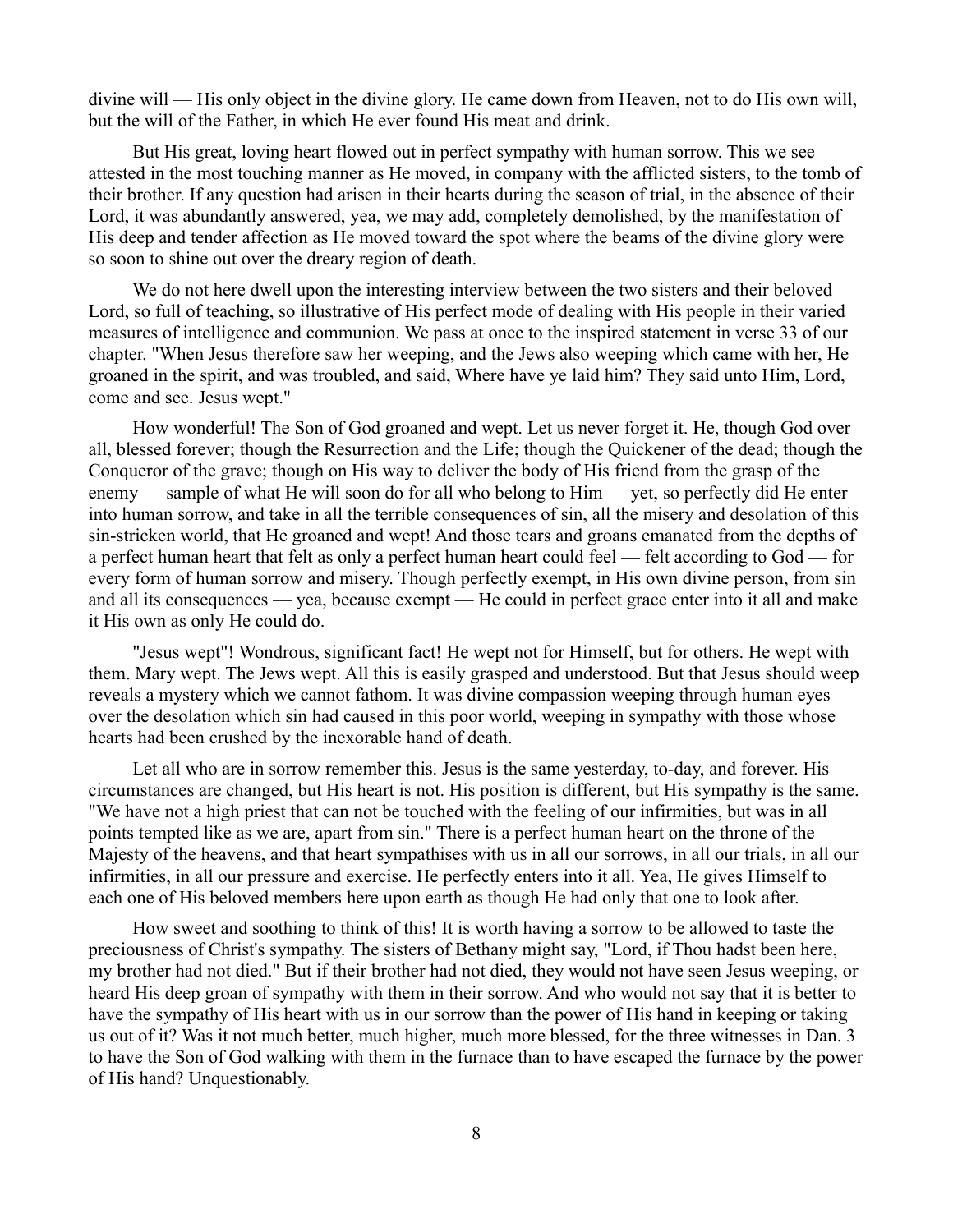And thus it is in every case. We have ever to remember that this is not the day for the display of Christ's power. By and by He will take to Himself His great power, and reign. Then all our sufferings, our trials, our tribulations, will be over forever. The night of weeping will give place to the morning of joy — the morning without clouds — the morning that shall never know an evening. But now it is the time of Christ's patience, the time of His precious sympathy; and the sense of this is most blessedly calculated to sustain the heart in passing through the deep waters of affliction.

And there are deep waters of affliction. There are trials, sorrows, tribulations, and difficulties. And not only so, but our God means that we should feel them. His hand is in them for our real good, and for His glory. And it is our privilege to be able to say, "We glory in tribulation also; knowing that tribulation worketh patience; and patience, experience; and experience, hope; and hope maketh not ashamed, because the love of God is shed abroad in our hearts by the Holy Ghost, which is given unto us."

The Lord be praised for all this! But it were folly to deny that there are trials, sorrows and tribulations of all sorts. Nor would our God have us insensible to them. Insensibility to them is folly; glorying in them is faith. The consciousness of Christ's sympathy, and the intelligence of God's object in all our afflictions, will enable us to rejoice in them; but to deny the afflictions, or that we ought to feel them, is simply absurd. God would not have us to be stoics; He leads us into deep waters to walk with us through them; and when His end is reached, He delivers us our of them, to our joy and His own everlasting praise.

"He said unto me, My grace is sufficient for thee; for My strength is made perfect in weakness. Most gladly therefore will I rather glory in my infirmities, that the power of Christ may rest upon me. Therefore I take pleasure in infirmities, in reproaches, in necessities, in persecutions, in distresses, for Christ's sake; for when I am weak then I am strong." At the first, Paul longed to be rid of the thorn in the flesh, whatever it was. He besought the Lord thrice that it might depart from him. But the thorn in the flesh was better than pride in the heart. It was better far to be afflicted than puffed up — better to have Christ's sympathy with him in his temptation than the power of His hand in delivering him out of it.

#### Part 5

It is deeply touching to mark the two groans of our Lord, as He moved toward the tomb of His friend. The first groan was called forth by the sight of the weeping mourners around Him. "When Jesus therefore saw her weeping, and the Jews also weeping which came with her, He groaned in the spirit, and was troubled." The margin reads, "He troubled Himself."

How precious is the thought of this to the crushed and sorrowing heart! The sight of human tears drew forth a groan from the loving, sympathising heart of the Son of God. Let all mourners remember this. Jesus did not rebuke Mary for weeping. He did not rally her on account of her sorrow. He did not tell her she ought not to feel; that she ought to be above everything of that sort. Ah, no! this would not be like Him. Some heartless folk may talk in this style; but He knew better. He, though Son of God, was a real man; and hence, He felt as a man ought to feel, and He knew what man must feel, while passing through the dark vale of tears.

Some of us talk largely and loftily about being above nature, and not feeling the snapping of tender links, and much in that strain. But in this we are not wise. We are not in sympathy with the heart of the Man, Christ Jesus. It is one thing to put forth, in heartless flippancy, our transcendental theories, and it is quite another to pass through the deep waters of grief and desolation with a heart exercised according to God. It will generally be found that those of us who declaim the loudest against nature,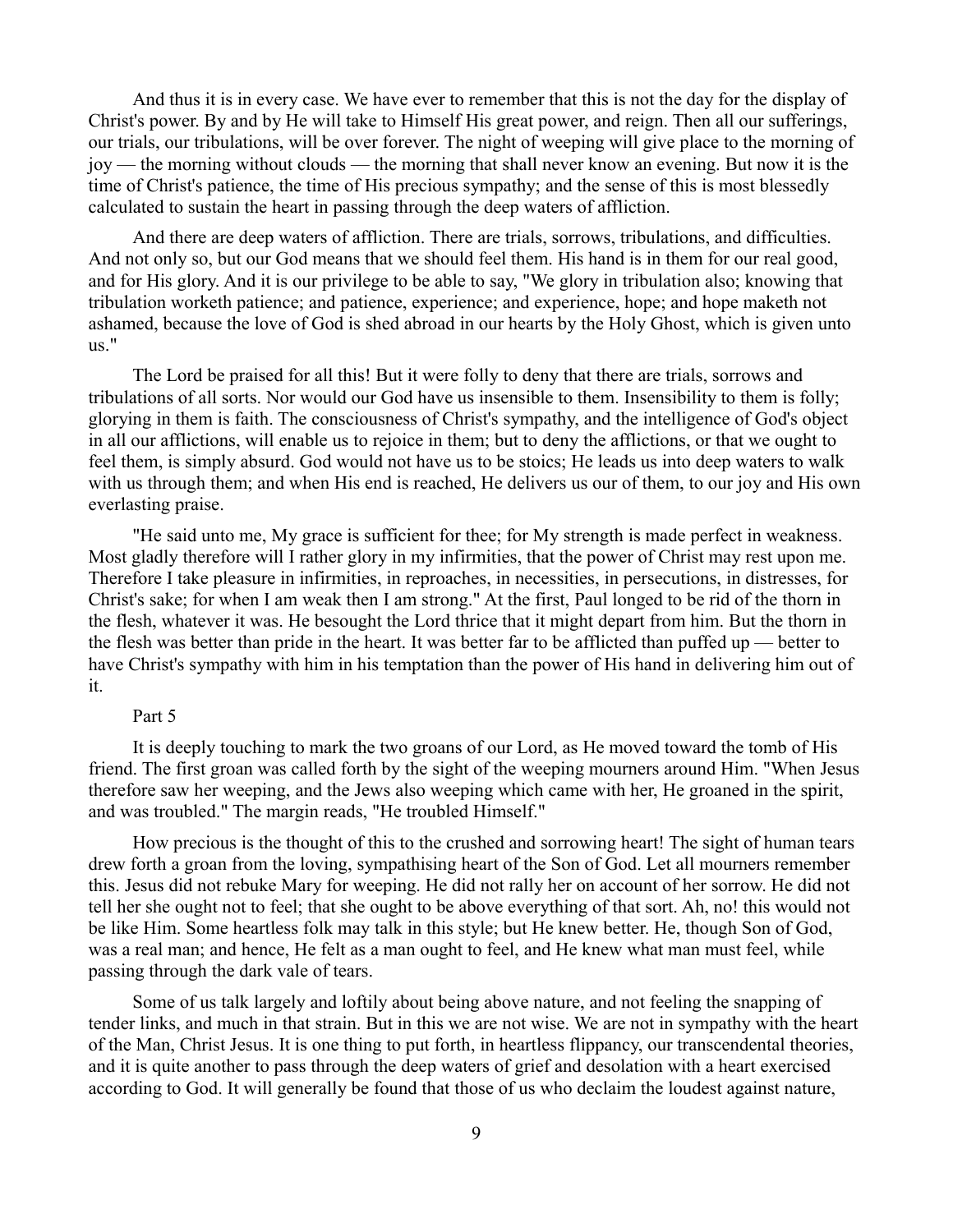prove ourselves to be just like other people, when called to meet bodily sickness, sorrow of heart, mental pressure, or pecuniary loss.

The great point is to be real, and to go through the stern realities of actual life with theories will not stand the test of real sorrow trial, and difficulty; and nothing can be more absurd than to talk to people, with human hearts, about not feeling things. God means us to feel; and — precious, soothing, consolatory thought! — Jesus feels with us.

Let all the sons and daughters of sorrow remember these things for the consolation of their sorrowing hearts. "God comforts those that are cast down." If we were never cast down, we should not know His precious ministry. A stoic does not need the comfort of God. It is worth having a broken heart to have it bound up by our most merciful High Priest.

"Jesus groaned" — "Jesus wept." What power, what divine sweetness in these words! What a blank there would be were these words erased from the page of inspiration! Surely we could not do without them, and therefore our own most gracious God has, by His Spirit, penned these unspeakably precious words for the comfort and consolation of all who are called to tread the chamber of sorrow, or to stand at the grave of a friend.

But there was another groan evoked from the heart of our blessed Lord. Some of the Jews, when they heard His groan, and saw His tears, could not help exclaiming, "Behold how He loved him!" But alas! others only found, in such affecting proofs of true and profound sympathy, occasion for the display of heartless scepticism — and scepticism is always heartless. "Some of them said, could not this man, that opened the eyes of the blind, have caused that even this man should not have died?"

Here the poor human heart lets itself out in its ignorant reasonings. How little did these sceptics understand either the person or the path of the Son of God! How could they appreciate the motives that actuated Him either in what He did, or in what He did not do? He opened the eyes of the blind, in order that "the works of God might be made manifest in him." And He did not prevent the death of Lazarus, that God might be glorified thereby.

But what did they know about all this? Absolutely nothing. The Blessed One moved at far too high an elevation to be within the ken of worldly religionists and sceptical reasoners. "The world knew Him not." God understood and appreciated Him perfectly. This was enough. What were the thoughts of men to One who ever walked in calm communion with the Father? They were utterly incapable of forming a correct judgement either of Himself or of His ways. They carried on their reasonings in that thick moral darkness in which they dwelt.

Thus it is still. Human reasonings are begun, continued, and ended in darkness. Man reasons about God; reasons about Christ; reasons about Scripture; reasons about Heaven, about hell, about eternity; about all sorts of things. But all his reasonings are worse, far worse, than worthless. Men are no more capable of understanding or appreciating the written Word now, than they were of understanding or appreciating the living Word, when He was amongst them. Indeed, the two things must go together.

As the living Word and the written Word are one, so to know the one we must know the other; but the natural, the unrenewed, the unconverted man knows neither. He is totally blind, in utter darkness, dead; and when, without reality, he made a religious profession, he is "twice dead" — dead in nature and dead in his religion. What are his thoughts, his reasonings, his conclusions worth? They are baseless, false, ruinous.

Nor is there the slightest use in arguing with unconverted people. It only tends to deceive them by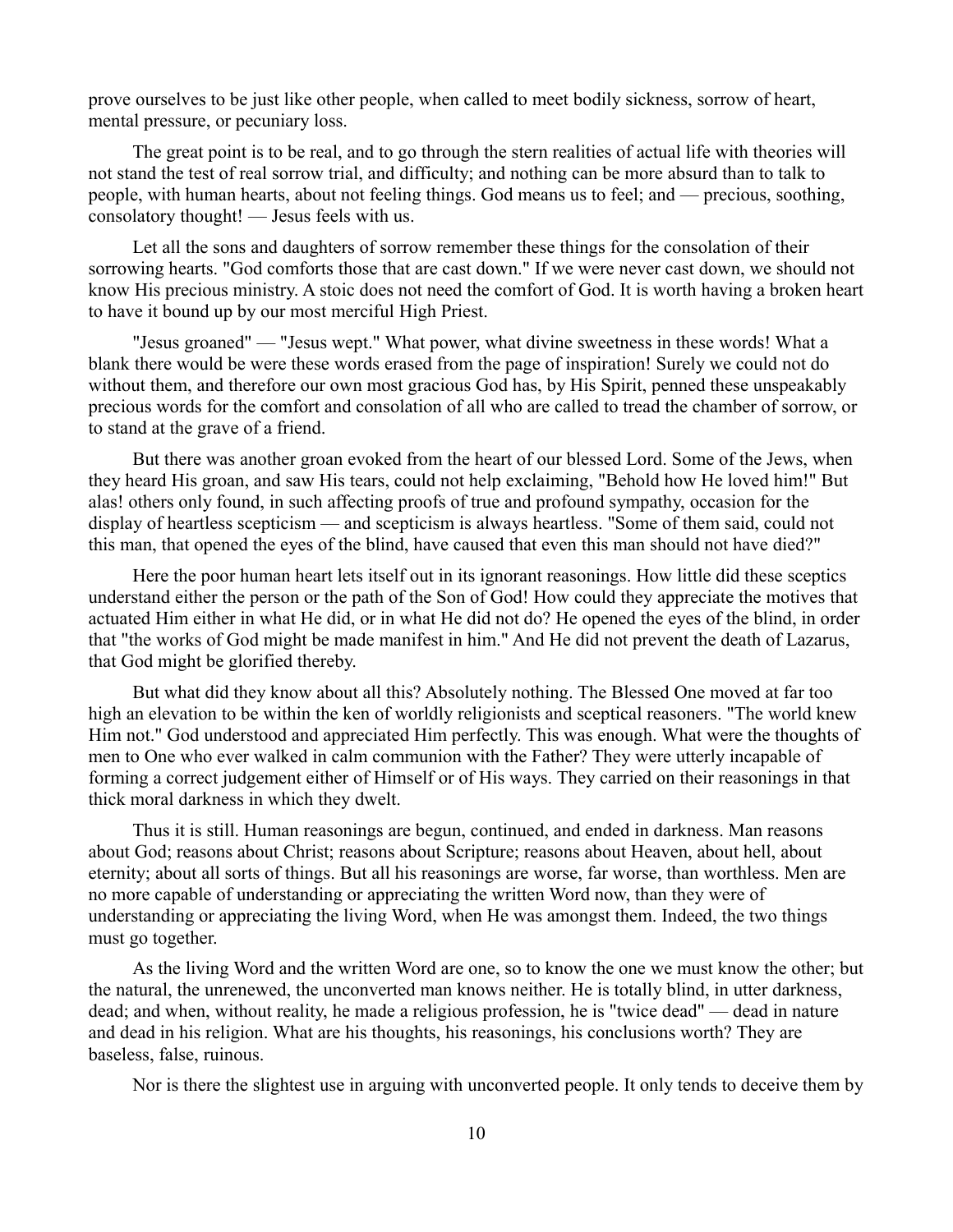leading them to suppose that they can argue. It is always the best way to deal solemnly with them as to their own moral condition before God. We do not find our Lord taking any notice of the unbelieving reasonings of those around Him. He only again groans and goes on His way. "Jesus *therefore*, again groaning in Himself, cometh to the grave. It was a cave, and a stone lay upon it."

This second groan is deeply affecting. He groaned, at first, in sympathy with the mourners around Him. He groaned again over the hardness and dark unbelief of the human heart, and of the heart of Israel in particular. But, be it carefully noted, He does not attempt to explain His reasons for not having hindered the death of His friend, although He had opened the eyes of the blind.

Blessed, perfect Servant! It was no part of His business to explain or apologise. He had to work on in the current of the divine counsels, and for the promotion of the divine glory. He had to do the Father's will, not explain Himself to those who could not possibly understand the explanation.

This is a weighty point for us all. Some of us lose a quantity of time in argument, apology, and explanation, in cases where such things are not the least understood. We really do mischief. Better far pursue, in holy calmness of spirit, singleness of eye, and decision of purpose, the path of duty. That is what we have got to do, not to explain or defend ourselves, which is sorry work at best for any one.

But let us look a moment at the tomb of Lazarus, and there see with what lovely grace our adorable Lord and Master sought to associate His servants with Himself in His work, in so far as that was possible; though, even here, too, He is sadly intruded upon by the dark unbelief of the human heart. "Jesus said, Take ye away the stone." This they could do, and hence He graciously calls upon them to do it. It was all they could do, so far. But here unbelief breaks in and casts its dark shadows over the heart. "Martha, the sister of him that was dead, saith unto Him, Lord, by this time he stinketh; for he hath been dead four days."

And what of that? Could the humiliating process of decomposition, even if completed, stand for one moment in the way of Him who is the resurrection and the life? Impossible! Bring Him in, and all is clear and simple; leave Him out, and all is dark and impracticable. Let but the voice of the Son of God be heard, and death and corruption must vanish like the darkness of night before the beams of the rising sun.

"Behold, I show you a mystery: We shall not all sleep, but we shall all be changed, in a moment, in the twinkling of an eye, at the last trump; for the trumpet shall sound, and the dead shall be raised incorruptible, and we shall be changed. So when this corruptible shall have put on incorruption, and this mortal shall have put on immortality, then shall be brought to pass the saying that is written, Death is swallowed up in victory. O death, where is thy sting? O grave, where is thy victory? The sting of death is sin; and the strength of sin is the law. But thanks be to God, which giveth us the victory through our Lord Jesus Christ."

How magnificent! What are death, the grave and decomposition in the presence of such power as this? Talk of being dead four days as a difficulty! Millions that have been mouldering in the dust for thousands of years, shall spring up in a moment into life, immortality, and eternal glory, at the voice of that blessed One to whom Martha ventured to offer her unbelieving and irrational suggestion.

### Part 6

In our Lord's reply to Martha we have one of the most blessed utterances that ever fell on the human ear. "Said I not unto thee, that, if thou wouldest believe, thou shouldest see the glory of God?" What living depth, what divine power, what freshness and comfort in these words! They present to us the very gist and marrow, the essential principle of the divine life. It is only the eye of faith that can see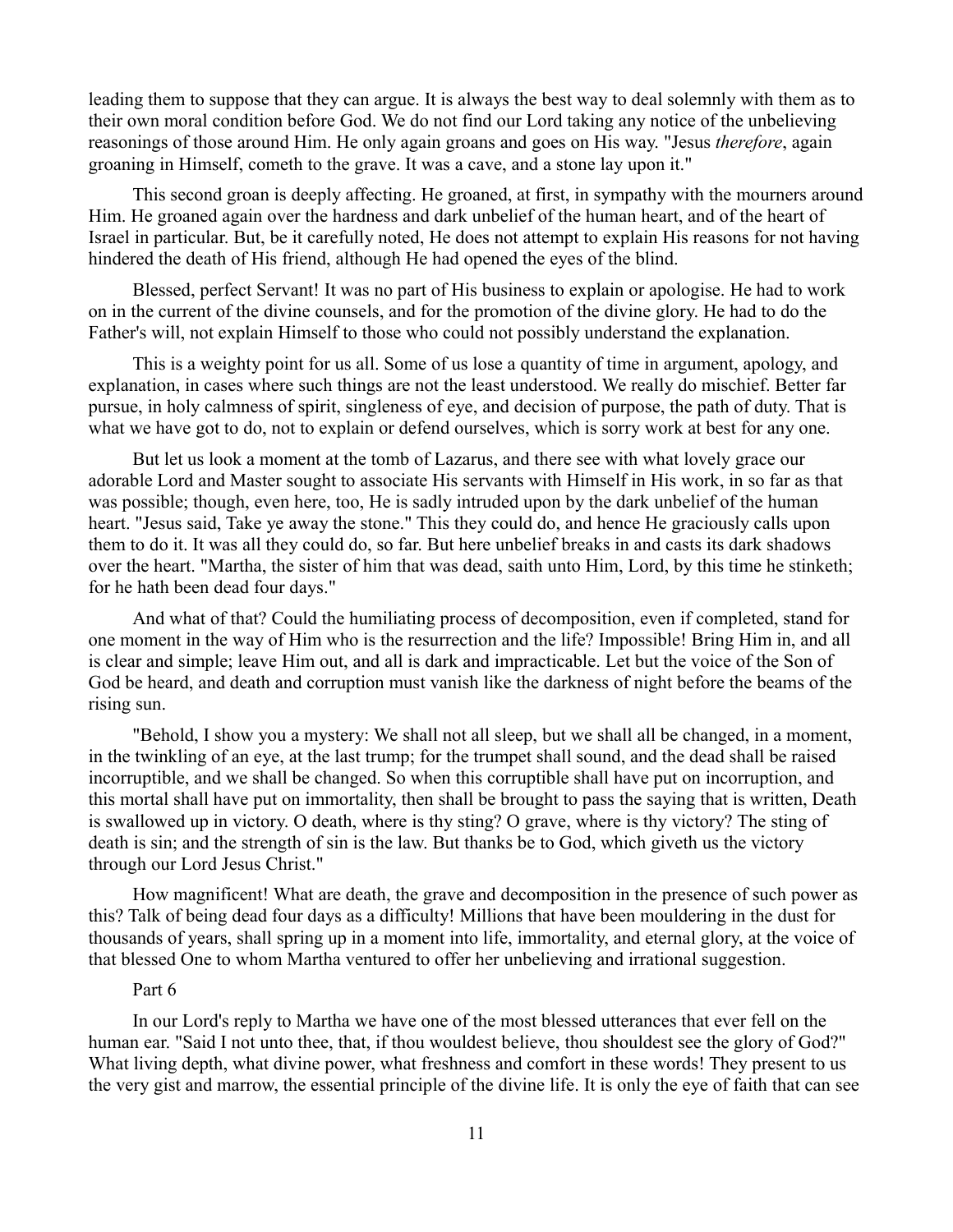the glory of God. Unbelief sees only difficulties, darkness, and death. Faith looks above and beyond all these, and ever basks in the blessed beams of the divine glory. Poor Martha saw nothing but a decomposed human body, simply because she was under a spirit of dark and depressing unbelief. Had she been swayed by an artless faith she would have walked to the tomb in company with Him who is the resurrection and the life, assured that, instead of death and decomposition, she should see the glory of God.

This is a grand principle for the soul to grasp. It is utterly impossible for human language to overstate its value and importance. Faith never looks at difficulties, except indeed it be to feed on them. It looks not at the things that are seen, but at the things that are unseen. It endures as seeing Him who is invisible. It takes hold of the living God. It leans on His arm; it makes use of His strength; it draws on His exhaustless treasury; it walks in the light of His blessed countenance, and sees His glory shining forth over the darkest scenes of human life.

The inspired volume abounds in striking illustrations of the contrast between faith and unbelief. Let us glance at one or two of them. Look, for example, at Caleb and Joshua, in contrast with their unbelieving brethren, in Num. 13. These latter saw only the difficulties which stood in their way "Nevertheless the people be strong that dwell in the land" — not stronger than Jehovah, surely — "and the cities are walled, and very great" — not greater than the living God: — "and moreover we saw the children of Anak there."

It is very clear that they did not see the glory of God; indeed, they saw anything and everything but that. They were wholly governed by a spirit of unbelief, and hence they could only "bring up an evil report of the land which they had searched unto the children of Israel, saying, The land, through which we have gone to search it, is a land that eateth up the inhabitants thereof; and *all* the people that *we saw* in it are men of *great statutes* they did not *see* a single small man: they looked at everything through the magnifying-glass of unbelief. "There *we saw* the giants" — no doubt! — "the sons of Anak which come of the giants." Anything more? Ah, God was shut out; they could not see Him at all through the glasses they used. They could only see the terrible giants and towering walls: "and we were in our own sight as grasshoppers, and so were we in their sight."

But what of Jehovah? Alas, He was left out! Unbelief invariably leaves God out of its calculations. It can take a very full account of the difficulties, the hindrances, the hostile influences; but as for the living God, it sees Him not. There is a melancholy consistency in the utterances of unbelief, whether we listen to them in the wilderness of Kadesh, or, fourteen hundred years afterwards, at the tomb of Lazarus. Unbelief is always and everywhere the same; it begins, continues and ends with the absolute exclusion of the one living and true God. It can do naught save to cast dark shadows over the pathway of every one who will listen to its voice.

How different are the accents of faith Harken to Joshua and Caleb, as they seek to stem the rising ride of unbelief. "And Joshua the son of Nun, and Caleb the son of Jephunneh, which were of them that searched the land, rent their clothes: and they spake unto all the company of the children of Israel saying, The land, which we passed through to search it, is an exceeding good land. *If the Lord delight in us*" — here lies the secret — "then He will bring us into this land, and give it us; a land which floweth with milk and honey. Only rebel not ye against the Lord, neither fear ye the people of the land — for *they are bread for us" —* faith actually feeds on the difficulties which terrify unbelief: — "their defence is departed from them, and the Lord is with us: fear them not."

Glorious words! It does the heart good to transcribe them. "Said I not unto thee, that, if thou wouldest believe, thou shouldest see the glory of God?" Thus it is always. If there is a melancholy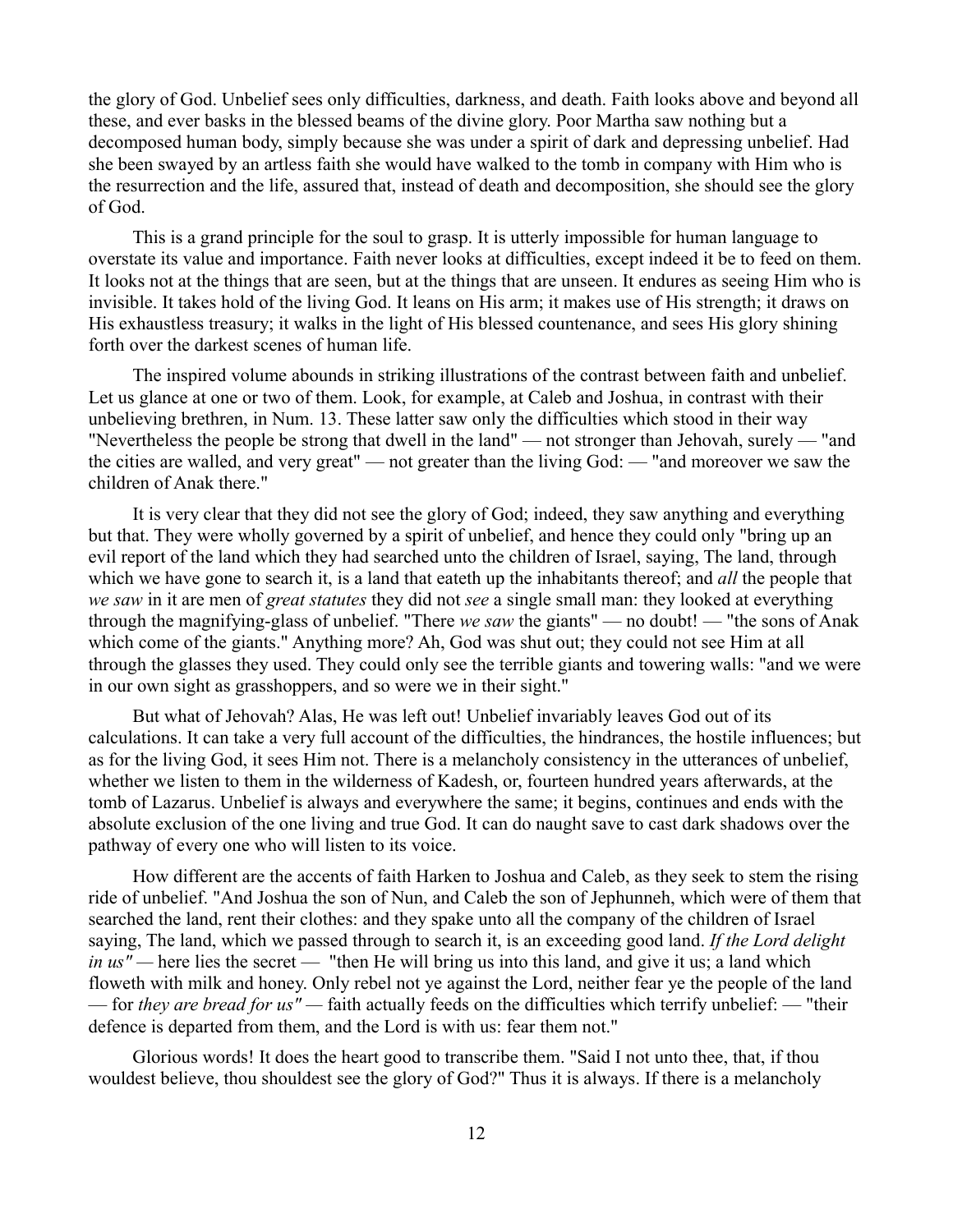consistency in the utterances of unbelief, there is a glorious consistency in the accents of faith, wherever we harken to them. Caleb and Joshua saw the glory of God, and in the light of that glory what were giants and high walls? Simply nothing. If anything, they were bread for the nourishment of faith. Faith brings in God, and He dispels all difficulties. What walls or giants could stand before the Almighty God? "If God be for us, who can be against us?"

Such is ever the artless but powerful reasoning of faith. It conducts its arguments and reaches its conclusions in the blessed light of the divine presence. It sees the glory of God. It looks above and beyond the heavy clouds which at times gather upon the horizon, and finds in God its sure and never failing resource. Precious faith! — the only thing in the world that really glorifies God and makes the heart of the Christian truly bright and happy.

Take another illustration. Turn to 1 Kings 17, and contrast the widow of Sarepta with Elijah the Tishbite. What was the difference between them? Just the difference that ever exists between unbelief and faith. Listen again to the utterances of unbelief. "And she said, As the Lord thy God liveth, I have not a cake, but a handful of meal in a barrel, and a little oil in a cruse: and, behold, I am gathering two sticks, that I may go in and dress it for me and my son, that we may *eat of it, and die."*

Here, truly, is a gloomy picture. An empty barrel, an exhausted cruse, and death! Was that all? That was all for blind unbelief. It is the old story of the giants and lofty walls over again. God is shut out, though she could say, "As the Lord thy God liveth." In reality she was out of His presence, and had lost the sense of His all-sufficiency to meet her need and that of her house. Her circumstances excluded God from the vision of her soul. She looked at things that were seen, not at the things which were unseen. She saw not the invisible One; she saw nothing but famine and death. As the ten unbelieving spies saw nothing but the difficulties; as Martha saw nothing but the grave and its humiliating results; so the poor Sareptan saw nothing but starvation and death.

Not so the man of faith. He looked beyond the barrel and the cruse. He had no thought of dying of hunger. He rested on the word of the Lord. Here was his precious resource. God had said, "I have commanded a widow woman there to sustain thee." This was quite enough for him. He knew that God could multiply the meal and the oil to sustain him and her. Like Caleb and Joshua, he brought God into the scene, and found in Him the happy solution of every difficulty. They saw God above and beyond the walls and the giants. They rested on His eternal word. He had promised to bring His people into the a land, and hence, though there were nothing but walls and giants from Dan to Beersheba He would most surely fulfil His word.

And so with Elijah the Tishbite. He saw the living and almighty God above and beyond the barrel and the cruse. He rested upon that word which is settled forever in Heaven, and which never can fail a trusting heart. This tranquillised his spirit, and with this he sought to tranquillise the widow too. "And he said unto her, *Fear not*" precious, soul-stirring utterance of faith! — "go, and do as thou hast said.... For *thus saith the Lord God of Israel,* The barrel of meal shall not waste, neither shall the cruse of oil fail, until the day that the Lord sendeth rain upon the earth."

Here was the solid ground on which the man of God rested when he ventured to offer a word of encouragement to the poor, desponding widow of Sarepta. It was not in the light-heartedness, or blind recklessness, of nature that he spoke to her. He did not deny that the barrel and cruse were almost empty, as the woman had said. This could have given her no comfort, inasmuch as she knew too well the facts of her case. But he brought the living God and His faithful Word before her aching heart; and hence he could say, "Fear not." He sought to lead her soul to the true resting-place where he himself had found repose, namely, the *Word of the living God* — blessed, unfailing, divine resting-place for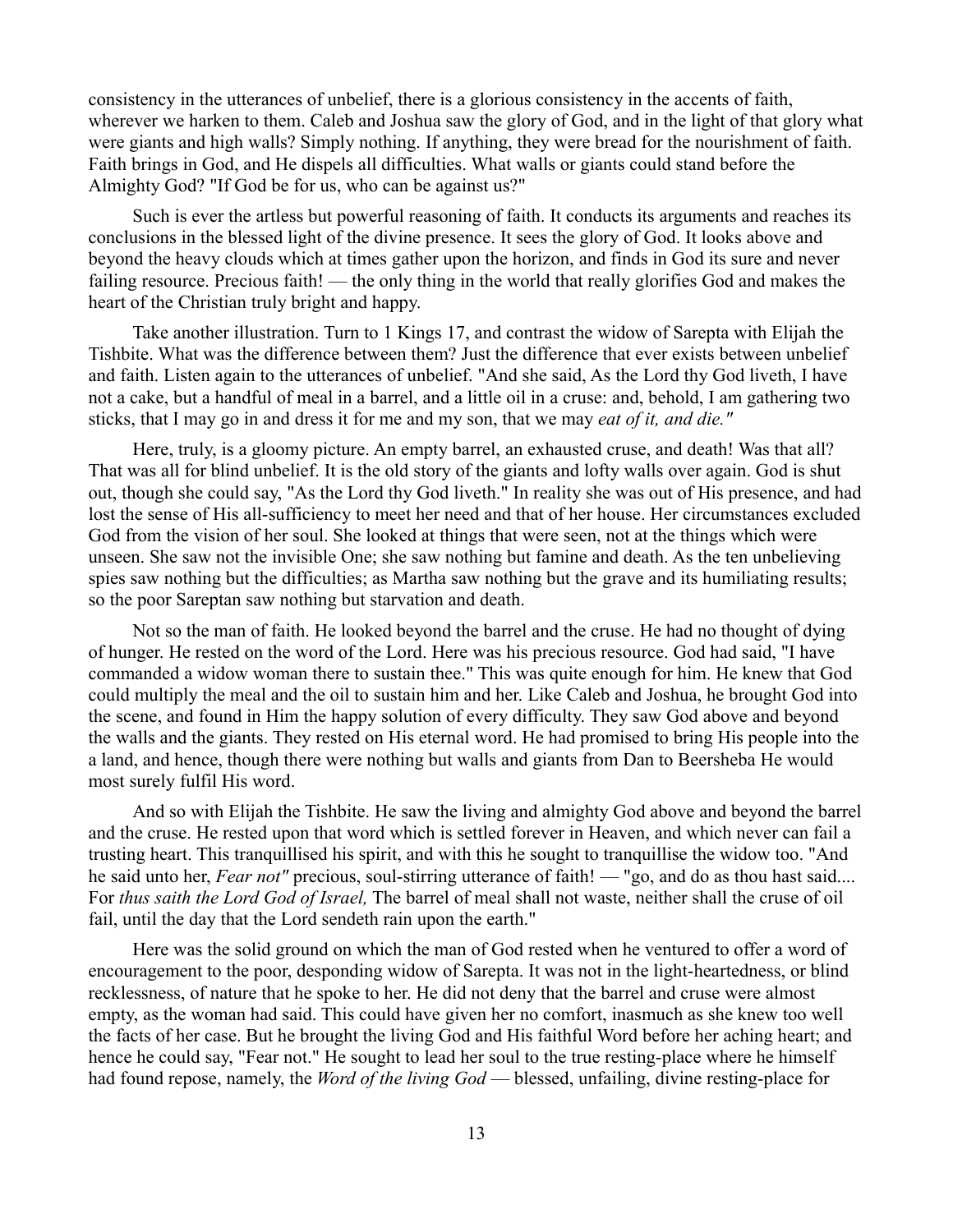every anxious soul!

Thus it was with Caleb and Joshua. They did not deny that there were giants and high walls: they brought God in, and sought to place Him between the hearts of their desponding brethren and the dreaded difficulties. This is what faith always does, and thus gives glory to God and keeps the soul in peace, let the difficulties be ever so great. It would be folly to deny there are obstacles and hostile influences in the way: and there is a certain style of speaking of such things which cannot possibly minister comfort or encouragement to a poor, troubled heart. Faith accurately weights the difficulties and trials, but, knowing that the power of God outweighs them all, it rests in holy calmness on His word, and in His perfect wisdom and everlasting love.

The reader's mind will no doubt recur to many other instances in which the Lord's people have been cast down by looking at circumstances, instead of looking at God. David, in a dark moment, could say, "I shall one day perish by the hand of Saul." What a sad mistake! — the mistake of unbelief. What should he have said? Denied that the unrelenting hand of Saul was against him? Surely not. What comfort would that have given him, inasmuch as he knew too well that it was really so. But he should have remembered that the hand of God was with him, and that hand was stronger than ten thousand Sauls.

So with Jacob in his day of darkness and depression. "All these things," said he, "are against me." What should he have added? "But God is for me." Faith has its "*buts*" and "*ifs*" as well as unbelief; but faith's buts and ifs are all bright because they express the passage of the soul — its rapid passage from the difficulties to God Himself. "*But* God who is rich," etc. And again, "*If* God be for us, who can be against us?" Thus faith ever reasons. It begins with God, it places Him between the soul and all its surroundings, and thus imparts a peace which passeth all understanding, a peace which nothing can disturb.

But we must, ere closing this paper, return for a moment to the tomb of Lazarus. The rapid glance we have taken through the inspired volume will enable us to appreciate more fully those most precious words of our Lord to Martha, "Said I not unto thee, that, if thou wouldest believe, thou shouldest see the glory of God?" Men tell us that seeing is believing; but we can say that believing is seeing. Yes, reader, get hold of this grand truth. It will carry you through and bear you above the darkest and most trying scenes of this dark and trying world. "Have faith in God." This is the mainspring of the divine life. "The life that I live in the flesh, I live by the faith of the Son of God, who loved me, and gave Himself for me."

Faith knows, and is persuaded, that there is nothing too hard, nothing too great — yea, and nothing too small — for God. It can count on Him for everything. It basks in the very sunlight of His presence, and exults in the manifestations of His goodness, His faithfulness, and His power. It ever delights to see the platform cleared of the creature, that the glory of God may shine forth in all its lustre. It turns away from creature streams and creature props, and finds all its resources in the one living and true God.

Only see how the divine glory displays itself at the grave of Lazarus, even spite of the unbelieving suggestion of Martha's heart

for God, blessed be His name, delights at times to rebuke our fears as well as to answer our faith. "Then they took away the stone where the dead was laid. And Jesus lifted up His eyes, and said, Father I thank Thee that Thou hast heard Me. And I knew that Thou hearest Me always: but because of the people which stand by I said it, that they may believe that Thou hast sent Me. And when He thus had spoken, He cried with a loud voice, Lazarus, come forth! And he that was dead came forth, bound hand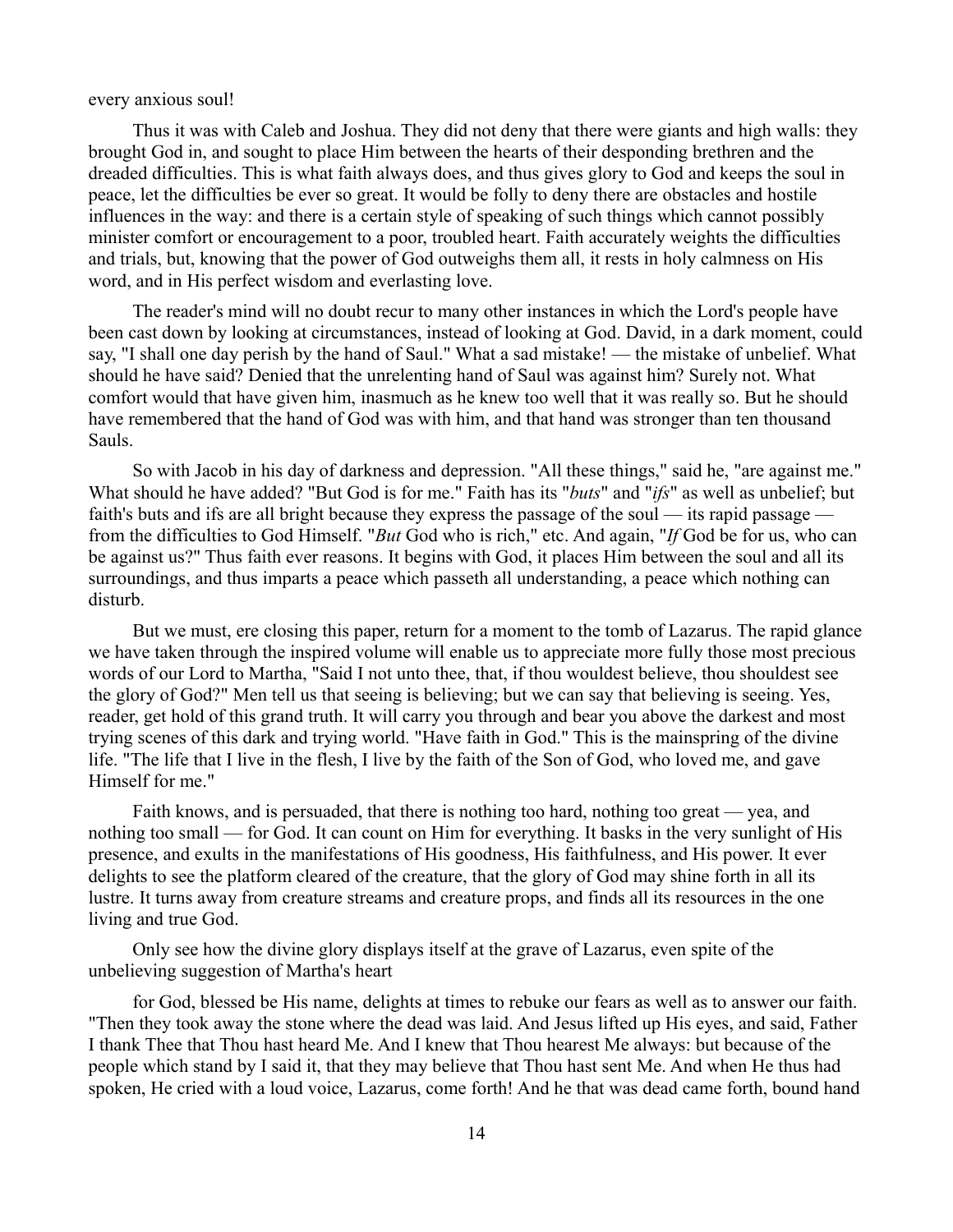and foot with grave clothes; and his face was bound about with a napkin. Jesus saith unto them, Loose him, and let him go."

Glorious scene! displaying our Jesus as the Son of God with power, by resurrection of the dead. Gracious scene! in which the Son of God condescends to use man in rolling away the stone and removing the grave clothes. How good of Him to use us in any little way! May it be our joy to be ever ready — in a holy readiness to be used, that God in all things may be glorified!

### PART 7.

The opening paragraph of John 12 brings before us a scene of deepest interest, and full of most precious instruction. We feel we cannot do better than quote at full length the lovely record, for the spiritual benefit of the reader. There is nothing, after all, like the veritable language of holy scripture.

"Then Jesus, six days before the Passover, came to Bethany, where Lazarus was which had been dead, whom he raised from the dead. There they made him a supper, and Martha served: but Lazarus was one of them that sat at the table with him. Then took Mary a pound of ointment of spikenard, very costly, and anointed the feet of Jesus, and wiped his feet with her hair: and the house was filled with the odour of the ointment."

Here we have illustrated, in the most striking and forcible manner, the three grand features which ought to characterise every Christian and every Christian assembly, namely, calm, intelligent *communion,* as seen in Lazarus seated at the table; holy *worship,* as seen in Mary at the feet of her Lord; and loving *service,* as seen in Martha, in her activities about the house. All three go to make up the Christian character, and all three should be exhibited in every Christian assembly. We consider it a very great moral mistake to set any one of these features in opposition to the others, inasmuch as each, in its proper place, is lovely; and, we may add, each should find its place in all. We should all of us know what it is to sit at table with our blessed Lord, in sweet communion. This will most assuredly lead to profound homage and adoration; and we may rest assured that, where there is the communion and the worship, there will not be lacking the loving activities of true service.

The reader will observe that, in the above beautiful scene, there is no record of any collision between Martha and Mary, Each had her place to fill. There was room for both. "Jesus loved Martha and her sister." Here Martha is put first. In verse 1, we read of "Bethany, the town of Mary and her sister Martha." Looked at from a divine standpoint, there is no need why any one should in the smallest degree collide with another. And further, we may add, there is no necessity whatever for comparing the sphere of one with that of another. If Christ be our one absorbing object, there will be lovely harmony in action, though our line of things may vary.

Thus it was at Bethany. Lazarus was at the table, Mary at the Master's feet, and Martha was about the house. All was in beautiful order, because Christ was the object of each. Lazarus would have been entirely out of his place had he set about preparing the supper; and if Martha had sat at the table, there would have been no supper prepared. But both were in their right places, and we may rest assured that both would rejoice in the odour of Mary's ointment as she poured it on the feet of their ever-loving and beloved Lord.

Is not all this conveyed to us in that one sentence, "There *they* made him a supper?" It was not one more than another. All had part in the precious privilege of making a supper for the one peerless object Of their heart's affections; and, having Him in their midst, each fell naturally, simply, and effectively, into his and her proper place. Provided the beloved Master's heart was refreshed, it mattered not who did this, or who did that. Christ was the centre and each moved round Him.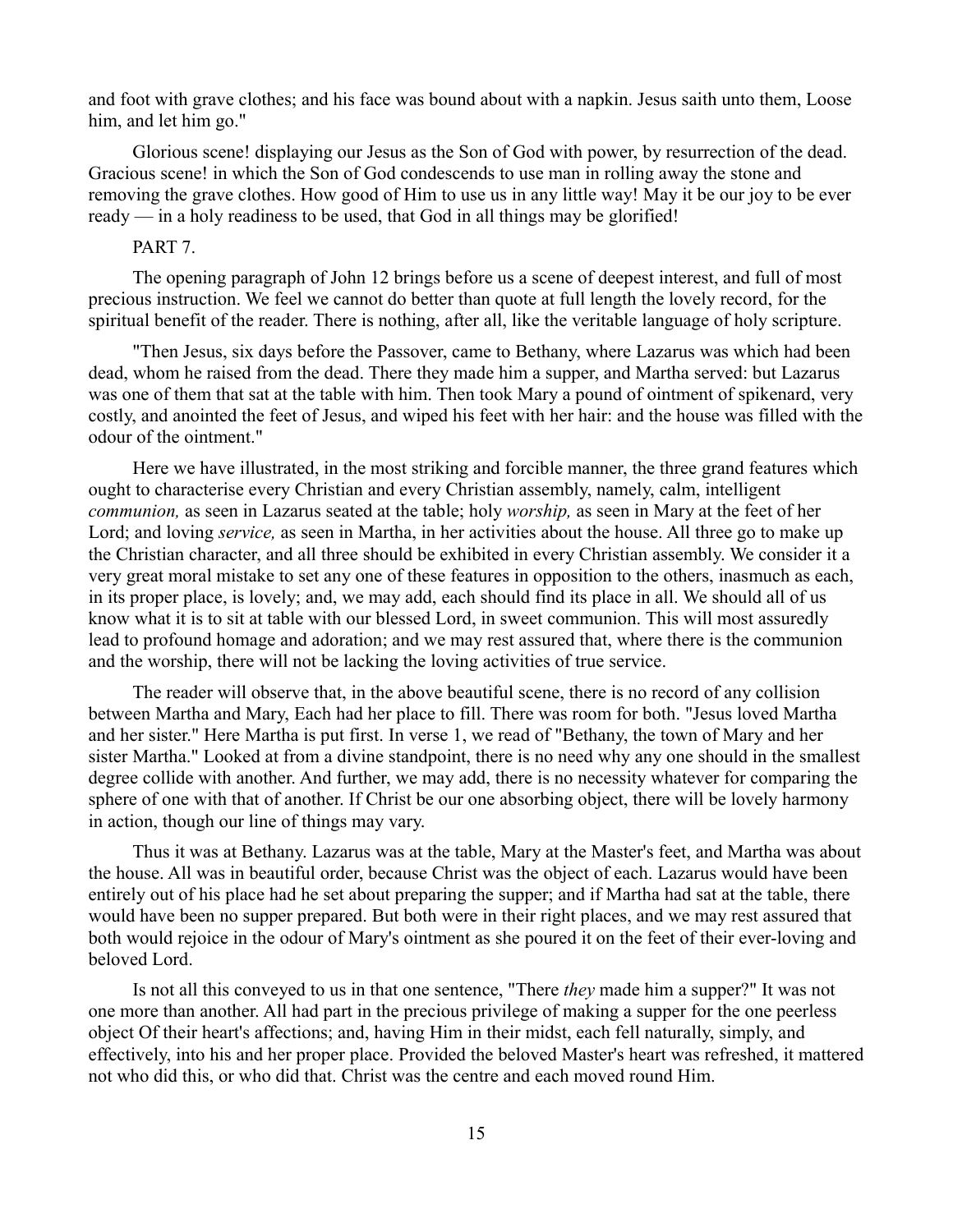Thus it should be always in the assembly of Christians, and thus it would be, if odious self were judged and set aside, and each heart simply occupied with Christ Himself. But, alas! here is just where we so sadly fail. We are occupied with ourselves, and our little doings, and sayings, and thinkings. We attach importance to work, not in proportion to its bearing upon the glory of Christ, but its bearing upon our own reputation. If Christ were our one object — as He surely will be throughout eternity, and ought to be now — we should not care the least who did the work, or who rendered the service, provided His name was glorified, and His heart refreshed. Hearken to the utterance of a truly devoted heart in reference to the very subject before us. "Do all things without murmurings and disputings; that ye may be blameless and harmless, the sons of God, without rebuke, in the midst of a crooked and perverse nation, among whom ye shine as lights in the world: holding forth the word of life; that I may rejoice in the day of Christ that I have not run in vain, neither laboured in vain. Yea, and if I be offered [or poured out] upon the sacrifice and service of your faith, I joy and rejoice with you all. For the same cause also do ye joy and rejoice with me." (Phil. 2: 14-18.)

This is uncommonly fine. The blessed apostle presents in this exquisite passage a true sample of self — forgetting devotedness. He expresses Himself as ready to be poured out as a drink-offering upon the sacrifice and service of his beloved Philippians, utterly regardless of himself. It mattered not to him who contributed the component parts of the sacrifice, provided only that the sacrifice was presented as a sweet odour to Christ. There was none of that contemptible littleness and self-occupation about that beloved servant of Christ which so often, alas! appear in us, and prevent our appreciation of another's service. We are all alive when any little service of our own happens to be on the tapes. We listen with intense interest to any one speaking or writing about our usefulness, or the result of our preachings or writings; but we hear with cold apathy and marked indifference the record of a brother's success. We are by no means ready to be poured out as a drink-offering upon the sacrifice and service of another's faith. We like to provide both meat-offering and drink-offering ourselves. In a word, we are deplorably selfish, and assuredly never is self more thoroughly contemptible than when it dares to mix itself up with the service of God.

Bustling self-importance in the work of Christ, or in the church of God, is about the most hideously ugly thing in all this world. Self-occupation is the death-blow to fellowship and to all true service. Nor this only; it is also the fruitful source of strife and division in the church of God. Hence the deep need of those faithful and most wholesome words of the blessed apostle, "If there he therefore any consolation in Christ, if any comfort of love, if any fellowship of the Spirit, if any bowels and mercies, fulfil ye my joy, that ye be like-minded, having the same love, being of one accord, Of one mind. Let nothing be done through strife or vain-glory; but in lowliness of mind let each esteem other better than themselves. Look not every one on his own things, but every man also on the things of others. Let this mind be in you, which was also in Christ Jesus: who, being in the form of God, thought it not robbery to be equal with God; but made himself of no reputation, and took upon him the form of a servant, and was made in the likeness of men; and being found in fashion as a man, he humbled himself, and became obedient unto death, even the death of the cross. Wherefore God also hath highly exalted him, and given him a name which is above every name; that at the name of Jesus every knee should bow, of things in heaven, and things in earth, and things under the earth; and that every tongue should confess that Jesus Christ is Lord, to the glory of God the Father."

Here lies the grand remedy for the terrible malady of self-occupation in all its phases. It is having Christ before our hearts, and His lowly mind formed in us by the Holy Ghost. It is utterly impossible to drink into the spirit of Jesus, to breathe the atmosphere of His presence, and be occupied with self in any shape or form. The two things are in direct opposition. In proportion as Christ fills the heart, self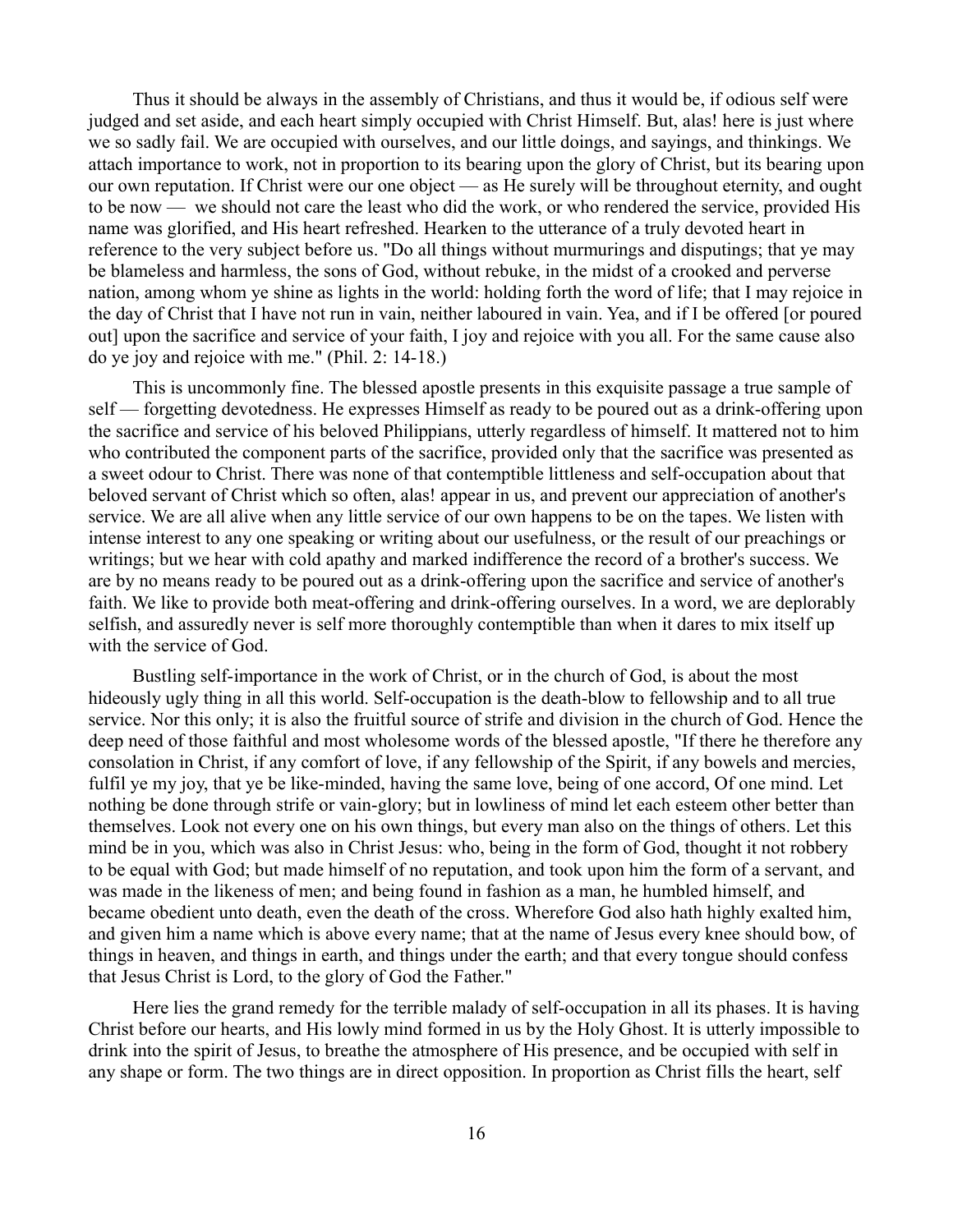and its belongings must be excluded; and if Christ occupies the heart, we shall rejoice to see His name magnified, His cause prospering, His people blessed, His gospel spread abroad, no matter who may be used as His instrument. We may rest assured that wherever there is envy, or jealousy, or strife, there self is uppermost in the heart. The blessed apostle could rejoice if Christ was preached, even though it was of contention.

But to return to the family of Bethany. We wish the reader to notice particularly the three distinct phases of Christian life exemplified in Lazarus, Mary, and Martha, namely, communion, worship and service. Should we not, each one of us, seek to realise and exemplify all the three? Is it not interesting and important to observe that in John 12. there is no question raised between Martha and Mary? Is not this accounted for by the fact that in this beautiful passage we have the divine and heavenly side of the subject?

In Luke 10 we have the human side. Here, alas! there is collision. Let us read the passage. "Now it came to pass, as they went, that he entered into a certain village: and a certain woman, named Martha, received him into her house" — it was Martha's house, and of course she had to manage it. And she had a sister called Mary, which also sat at Jesus' feet, and heard his word" — blessed, privileged place!" But Martha was Numbered about much serving, and came to him, and said, Lord, dost thou not care that my sister hath left me to serve alone? Bid her therefore that she help me. And Jesus answered and said unto her, Martha, Martha, thou art careful and troubled about many things; but one thing is needful: and Mary hath chosen that good part, which shall not be taken away from her."

Here we find that Martha's self-occupation marred her service, and drew forth words of reproof from the lips of her loving, yet faithful, Lord — words, we may safely say, which would never have fallen upon her ear had she not interfered with her sister Mary. Her service had its place and its value, and her Lord knew well how to appreciate it; but, blessed be His name, He will not allow any one to interfere with another. Each had her own place, her own line of things. Jesus loved Martha and her sister, but if Martha will complain of her sister, she must learn that there is something more to be thought of than preparing a supper. Had Martha gone quietly on with her work, having Christ as her object in all that she was doing, she would not have had a rebuff; but she was evidently in a wrong spirit. She was not in communion with the mind of Christ; had she been so, she never could have used such words to her Lord, as "*Dost thou not care?*" Surely He does care about us, and He is interested in all our works and ways. The smallest service done to Him is precious to His loving heart, and will never be forgotten.

But we must not interfere with another's service, or intrude in any way upon his domain. Our blessed Lord will not suffer it. Whatever He gives us to do, let it be done simply to Him. This is the grand point. There is not the slightest necessity for jostling one another. There is ample space for all, and the very highest sphere is open to all. We may all enjoy intimate communion; we may all worship; we may all serve; we may all be acceptable. But the moment we set about making invidious comparisons, we are clearly out of the current of the Master's mind. Martha, no doubt, thought her sister rather deficient in action. She was mistaken. The best preparation for action is sitting at the Master's feet to hear His word. Had Martha understood this, she would not have complained of her sister; but, inasmuch as she herself raised the question, and gave occasion for any comparison, she had to learn that a hearing ear, and a worshipping heart, are more precious by far than busy hands. Alas! our hands may be very busy, while the ear is heavy, and the heart far away! but if the heart be right, then the ear, the hands, the feet, yea, all will be right. "My son, give me thine heart."

We do not mean to imply that Martha's heart was not right in the main. Far from it. We feel